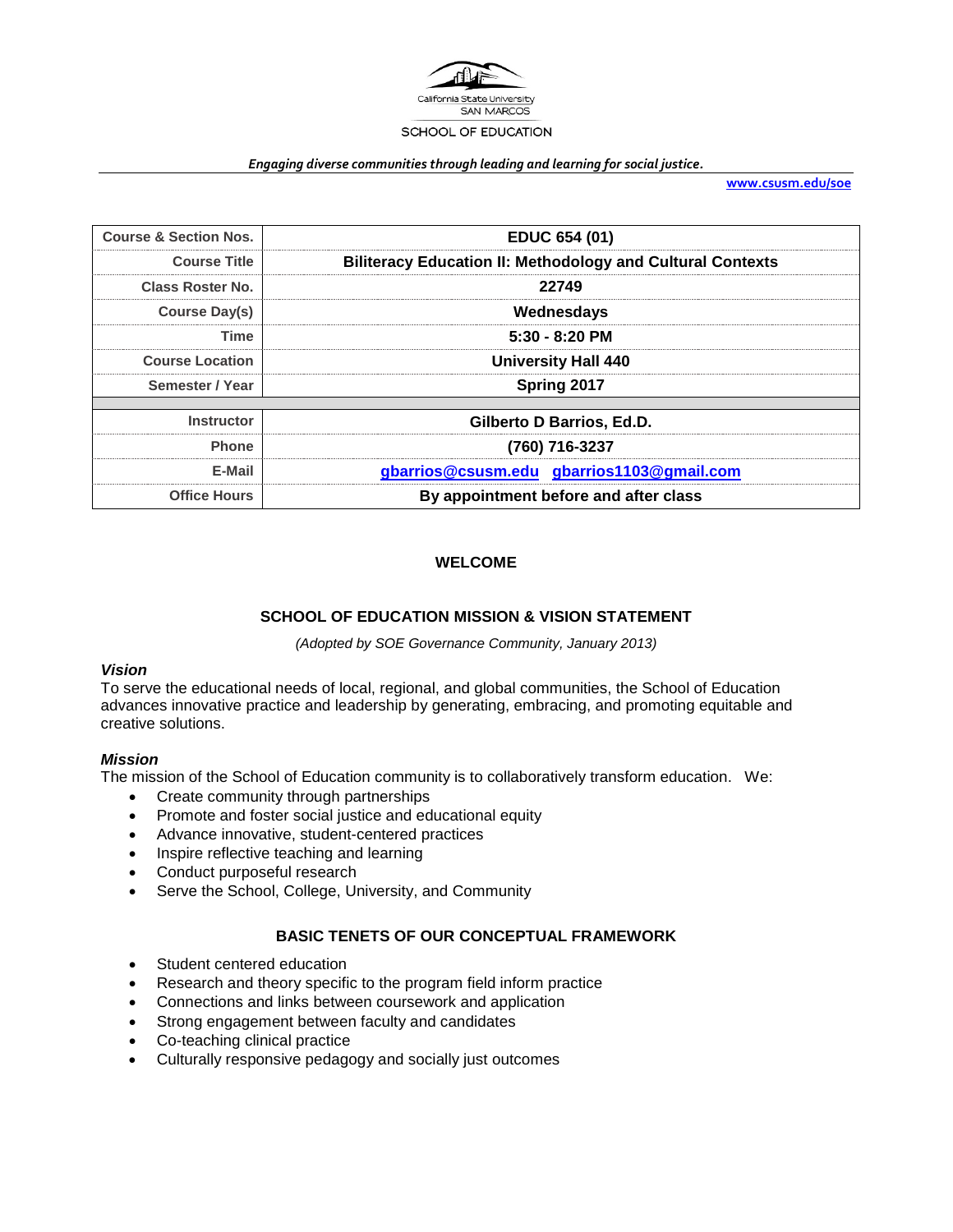# **Table of Contents**

| Authorization to Teach English Learners   Autorización Para Enseñar A Estudiantes Que Aprenden Inglés |  |
|-------------------------------------------------------------------------------------------------------|--|
|                                                                                                       |  |
|                                                                                                       |  |
|                                                                                                       |  |
|                                                                                                       |  |
|                                                                                                       |  |
|                                                                                                       |  |
|                                                                                                       |  |
|                                                                                                       |  |
|                                                                                                       |  |
|                                                                                                       |  |
|                                                                                                       |  |
|                                                                                                       |  |
|                                                                                                       |  |
|                                                                                                       |  |
|                                                                                                       |  |
|                                                                                                       |  |
|                                                                                                       |  |
|                                                                                                       |  |
|                                                                                                       |  |
|                                                                                                       |  |
|                                                                                                       |  |
|                                                                                                       |  |
|                                                                                                       |  |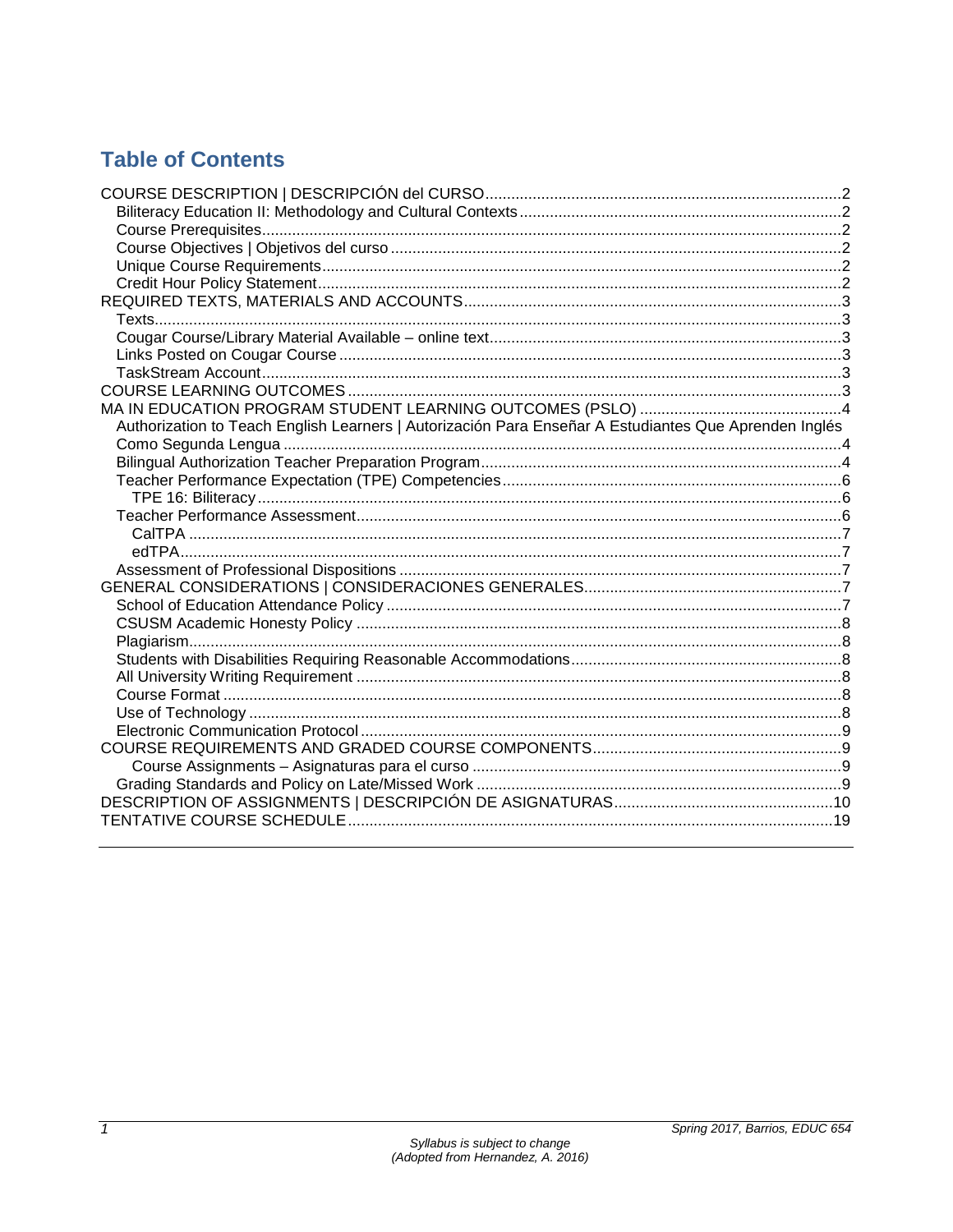# **COURSE DESCRIPTION | DESCRIPCIÓN del CURSO**

#### <span id="page-2-1"></span><span id="page-2-0"></span>**Biliteracy Education II: Methodology and Cultural Contexts**

Addresses bilingual methodology and the cultural contexts for bilingual education and bilingualism in California public schools. The theories, pedagogy, and principles of second language acquisition are examined including inter- and intra-communication, transferability, and the interrelatedness of the domains of language. Explores the sociopolitical, historical, and economic role that Latinos and Latino culture play, including the implication of learning and instruction in public schools in California and the United States. May not be taken for credit by students who have received credit for EDML 554. Conducted in Spanish.

Instructor: Este curso, llevado a cabo en español, aborda la metodología bilingüe y los contextos culturales para la educación bilingüe y el bilingüismo en las escuelas públicas de California. La teoría, la pedagogía y los principios de la adquisición del segundo idioma se examinan incluyendo inter e intra-comunicación, la transferencia y la interrelación de los dominios del lenguaje. El curso explora el papel socio-político, histórico y económico que los latinos y la cultura latina como la implicación para el aprendizaje y la enseñanza en las escuelas públicas de California y los Estados Unidos.

#### <span id="page-2-2"></span>**Course Prerequisites**

Admission to a School of Education Teacher Credential Program or hold a valid CA Teaching Credential.

#### <span id="page-2-3"></span>**Course Objectives | Objetivos del curso**

- 1. Entender la interrelación entre los cuatro dominios del lenguaje (escuchar, hablar, leer y escribir) y conocer las formas y funciones del lenguaje
- 2. Planificar, desarrollar, implementar y evaluar la instrucción del contenido con estándares de la lengua primaria (español) y el segundo idioma (inglés)
- 3. Emplear una variedad de estrategias de enseñanza y evaluación, correspondientes a los niveles de competencia lingüística de los estudiantes, que fomentan habilidades para el pensamiento crítico
- 4. Desarrollar una comprensión del conocimiento de la comunicación intercultural y la interacción de los estudiantes por medio de una educación que es sensible a sus lenguajes y culturas
- 5. Evaluar, seleccionar, utilizar y adaptar materiales que han sido adoptados por el estado o contienen estándares comunes (Common Core State Standards), así como otros materiales suplementarios
- 6. Demostrar la capacidad de utilizar una variedad de criterios para la selección de materiales de instrucción, para evaluar el contexto local apropiado y aumentar los recursos cuando no son disponibles
- 7. Desarrollar conocimientos de los candidatos sobre las tradiciones, los oficios, el estatus y los patrones de comunicación entre diversas culturas, países de origen y en los Estados Unidos
- 8. Desarrollar una comprensión de las relaciones e interacciones interculturales o intraculturales, así como las contribuciones de la cultura de énfasis en California y los Estados Unidos
- 9. Conocer los principales acontecimientos históricos, políticos, económicos, religiosos y educativos que influyen en las experiencias de socialización y aculturación de grupos diversos en California y los EE.UU.
- 10. Demostrar un conocimiento del país/países de origen, incluyendo las barreras geográficas, y los patrones demográficos y lingüísticos, y las formas en que éstos afectan a las tendencias de la migración, la inmigración y el asentamiento en los Estados Unidos

#### <span id="page-2-4"></span>**Unique Course Requirements**

None.

# <span id="page-2-5"></span>**Credit Hour Policy Statement**

This course is delivered in a face-to-face instruction. Students are expected to spend a minimum of two hours outside of the classroom each week for each unit of credit engaged in learning. For courses with a "lecture" mode of instruction over an entire semester, each unit of credit corresponds to an 'hour' of classtime and two hours of student learning outside of class.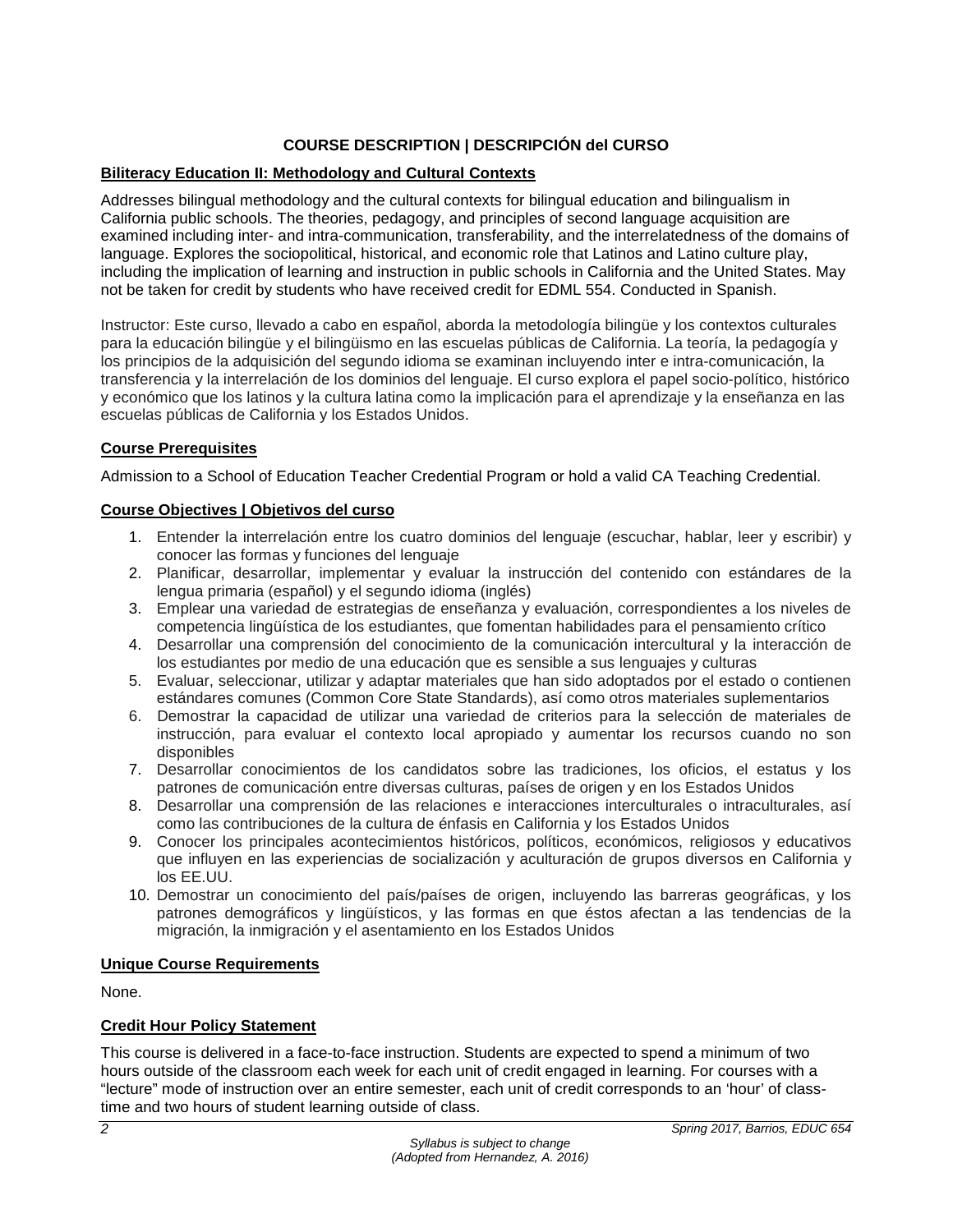# **REQUIRED TEXTS, MATERIALS AND ACCOUNTS**

# <span id="page-3-1"></span><span id="page-3-0"></span>**Texts**

Reyes, M. (2011). *Words were all we had: Becoming biliterate against the odds.* NY: Teachers College Press.

ISBN 978-0807751800.

Gregory, G.H. & Burkman, A. (2012). *Differentiated literacy strategies for English learners K-6.* Thousand Oaks,

CA: Corwin, A SAGE Company. ISBN 978-1-4129-9648-8. (For Multiple Subject Credential Students)

Gregory, G.H. & Burkman, A. (2012). *Differentiated literacy strategies for English learners 7-12.* Thousand Oaks,

CA: Corwin, A SAGE Company. ISBN 978-1-4129-9647-1. (For Single Subject Credential Students)

Clark-Ibáñez, M. (2015). *Undocumented Latino youth: Navigating their own words.* Boulder, CO: Lynne Reinner

Publishers. ISBN 978-1-62637-595-6.

# <span id="page-3-2"></span>**Cougar Course/Library Material Available – online text**

Otras lecturas sobre la educación bilingüe, el bilingüismo y la metodología se encuentran en nuestro Curso Cougar. Vean las lecturas asignadas en nuestro calendario del curso al final de este plan de estudios.

# <span id="page-3-3"></span>**Links Posted on Cougar Course**

- Free Download CA Common Core en Español<https://commoncore-espanol.sdcoe.net/Home>
- Free Download 2012 English Language Development Standards for California Public Schools K-12 from the CDE website at<http://www.cde.ca.gov/sp/el/er/eldstandards.asp>
- Free Download Appendices A-D and Glossary from 2012 ELD Standards at <http://www.cde.ca.gov/sp/el/er/eldstandards.asp>
- Free Download Adopted *ELA/ELD Framework* Chapters at <http://www.cde.ca.gov/ci/rl/cf/elaeldfrmwrksbeadopted.asp>
- Free Download CA Common Core State Standard, California Department of Education Common Core at [www.cde.a.gov/re/cc](http://www.cde.a.gov/re/cc)
- Free *eStandards*  California Common Core and ELD State Standards app

# <span id="page-3-4"></span>**TaskStream Account**

You will need a TaskStream account to upload your Bilingual Authorization signature assignments. Login is BLA16-17. See course assignments to determine which ones need to be uploaded to TaskStream.

# **COURSE LEARNING OUTCOMES**

<span id="page-3-5"></span>Upon successful completion of this course, students will be able to (SWBAT):

- SWBAT understand the interrelationship between the four domains of language (listening, speaking, reading and writing) and know the forms and functions of language through a unit plan development.
- SWABT plan, develop, implement and evaluate instruction content standards in primary language (Spanish) and the second language (English) through a thematic unit plan and TPE 16 reflection.
- SWABT use a variety of teaching strategies and evaluation for levels of language proficiency of students, fostering critical thinking skills through a thematic unit plan and reading reflections.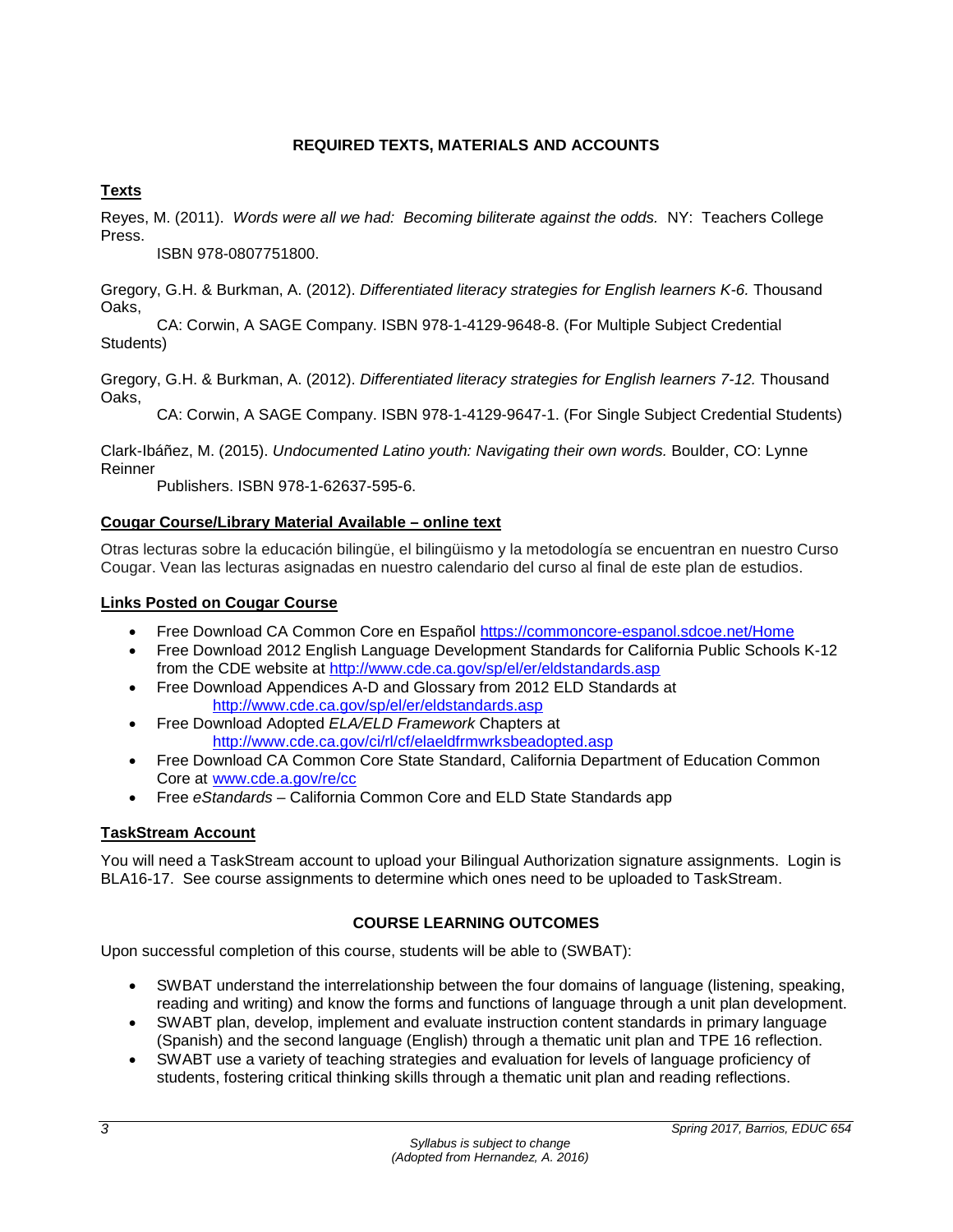- SWBAT develop a comprehensive knowledge of intercultural communication and interaction of students through education that is sensitive to their languages and cultures through a thematic unit plan and photo story.
- SWBAT evaluate, select, use and adapt materials that have been adopted by the state or contain common standards (Common Core State Standards) and other supplementary instructional materials through a thematic unit lesson plans.
- SWBAT demonstrate the ability to use a variety of criteria for the selection of instructional materials, to assess the appropriate local context and increase resources when they are not suitable or available through readings and reflections.
- SWBAT develop knowledge of the candidates on the traditions, crafts, status and patterns of communication between different cultures, countries and the United States through research paper and presentation.
- SWBAT develop an understanding of intracultural and intercultural relations or interactions, as well as contributions to the culture of emphasis on California and the United States through readings and reflections.
- SWBAT know the major historical events, political, economic, religious and educational influence of socialization and acculturation experiences of various groups in California and the US through research paper and presentation.
- SWBAT demonstrate knowledge of the country / countries of origin, including geographical barriers, and demographic and linguistic patterns, and the ways in which they affect migration trends, immigration and settlement in the United States through research paper and presentation.

# **MA IN EDUCATION PROGRAM STUDENT LEARNING OUTCOMES (PSLO)**

<span id="page-4-0"></span>The Master of Arts in Education Program assesses four (4) Program Student Learning Outcomes (PSLO).

- **PSLO 1: Professional Dispositions** (EDUC 602, 622 & prior to enrollment in EDUC 698)
- **PSLO 2: Leadership Skills** (EDUC 602)
- **PSLO 3: Analyze Research** (EDUC 622)
- **PSLO 4: Integrate Research** (EDUC 698)

#### <span id="page-4-1"></span>**Authorization to Teach English Learners | Autorización Para Enseñar A Estudiantes Que Aprenden Inglés Como Segunda Lengua**

Este programa de certificación ha sido específicamente diseñado para preparar a los maestros en la diversidad de las lenguas que se encuentran en las escuelas públicas de California. La autorización para enseñar a los estudiantes que aprenden inglés como segunda lengua (English Learners) se cumple a través de la infusión de contenidos y experiencias dentro del programa de credencial/certificación, así como cursos adicionales. Los estudiantes que completen con éxito este programa reciben una credencial con la autorización para enseñar a estudiantes que aprenden inglés como segunda lengua (English Learners). *(Approved by CCTC in SB 2042 Program Standards, August 02)*

# <span id="page-4-2"></span>**Bilingual Authorization Teacher Preparation Program**

Este curso se ajusta a las siguientes normas para el Programa de Preparación de Maestros con Autorización Bilingüe (*Bilingual Authorization Teacher Preparation Program):*

# **Standard 4: Bilingual Methodology** (partially fulfilled in this course)

**Estándar 4: La metodología bilingüe** (parcialmente cumplida en este curso)

El programa de preparación de maestros bilingües prepara a los candidatos bilingües para comprender la interrelación entre los cuatro dominios del lenguaje (escuchar, hablar, leer y escribir) y conocer las formas y funciones del lenguaje. El programa también prepara a los candidatos para planear, desarrollar,

implementar y evaluar los estándares alineados con la instrucción de la lengua materna, el segundo idioma y el contenido. Los candidatos están preparados para emplear una variedad de estrategias de enseñanza y evaluaciones correspondientes a los niveles de competencia lingüística de los alumnos, que promuevan las habilidades del pensamiento crítico. El programa asegura que los candidatos bilingües adquieran un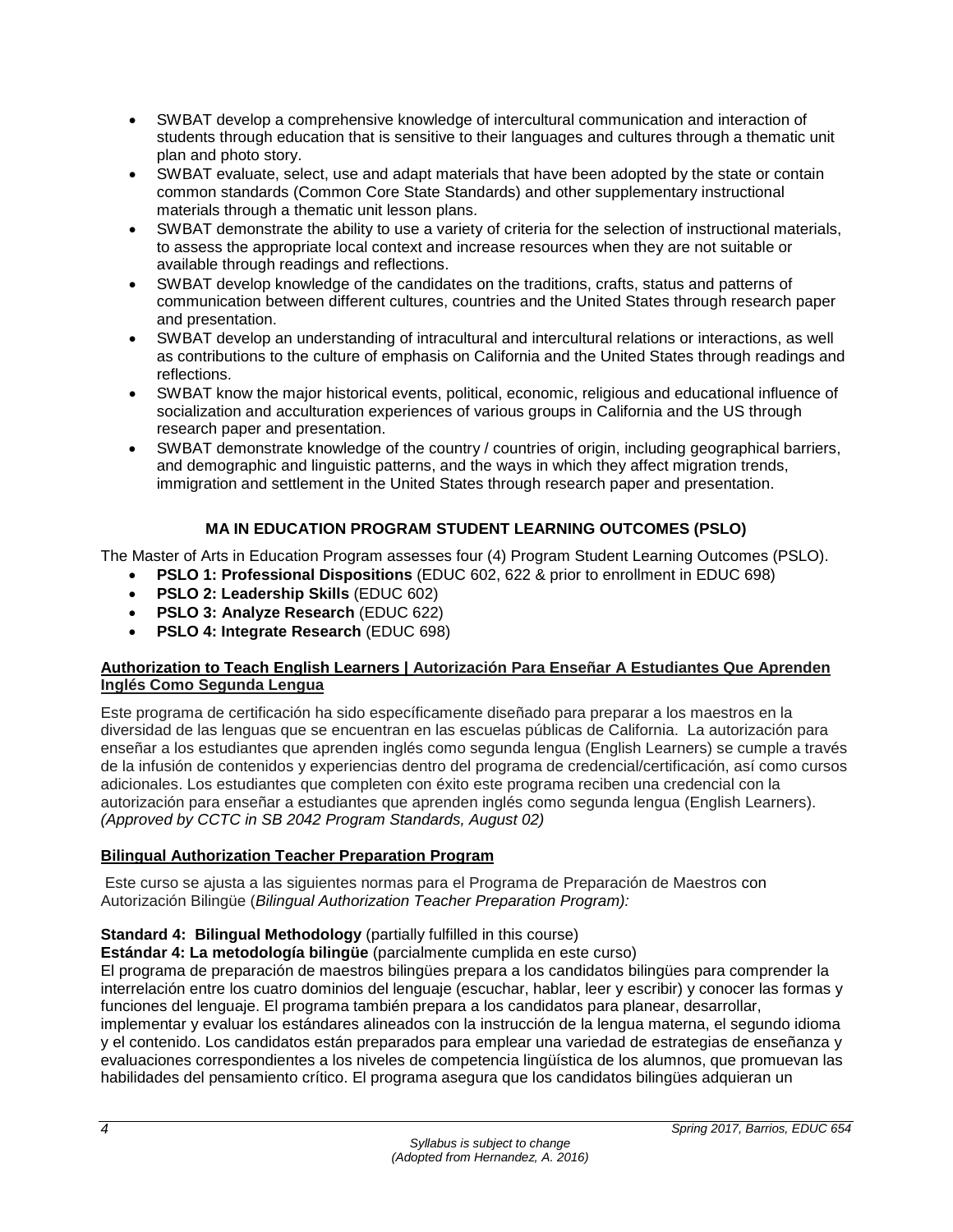conocimiento de los modelos de enseñanza bilingüe, las estrategias de enseñanza y los materiales adecuados para la instrucción y la evaluación.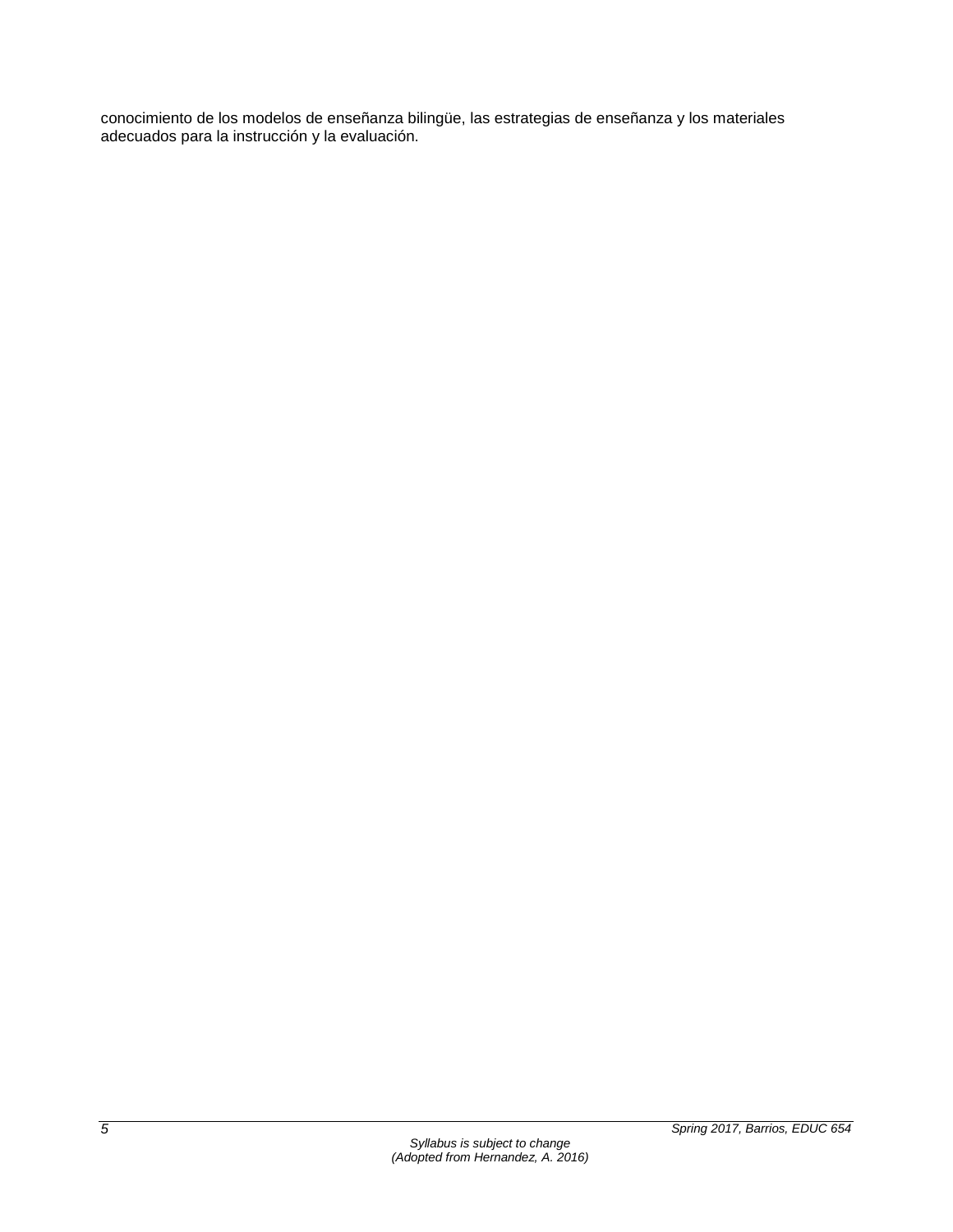Además, el programa desarrolla la comprensión de los candidatos bilingües en el conocimiento de la comunicación intercultural y la interacción lingüística. El programa de preparación de maestros bilingües además prepara a los candidatos a evaluar, seleccionar, utilizar y adaptar materiales que han sido adoptados y aprobados por el estado de CA, así como otros materiales de instrucción suplementaria. El programa ofrece oportunidades para que los candidatos demuestren la capacidad de utilizar una variedad de criterios para la selección de materiales de instrucción, para adaptar los materiales y las maneras apropiadas de usarlos en sus contextos locales y para aumentar los recursos que no sean aptos o disponibles.

#### **Standard 5: Culture of Emphasis** *Estándar 5: Cultura de Énfasis*

El programa de preparación para maestros bilingües desarrolla el conocimiento de los candidatos sobre las tradiciones, los oficios, el nivel social y los patrones de comunicación en la cultura de énfasis como parte de la experiencia en el país o países de origen y en los Estados Unidos. Se incluyen en ese conocimiento la comprensión de las relaciones e interacciones interculturales, intraculturales, así como las contribuciones de la cultura de énfasis en California y los Estados Unidos. También se incluye el conocimiento de los principales acontecimientos históricos, políticos, económicos, religiosos y educativos que influyen en las experiencias de socialización y aculturación de los grupos beneficiarios en California y los EE.UU. Los candidatos demuestran conocimiento del país/países de origen, incluyendo las barreras geográficas, patrones demográficos y lingüísticos, y las formas en que éstos afectan las tendencias de la migración, la inmigración y el asentamiento en los Estados Unidos.

# <span id="page-6-0"></span>**Teacher Performance Expectation (TPE) Competencies**

The course objectives, assignments, and assessments have been aligned with the CTC standards for Multiple Subject Credential. This course is designed to help teachers seeking a California teaching credential to develop the skills, knowledge, and attitudes necessary to assist schools and district in implementing effective programs for all students. The successful candidate will be able to merge theory and practice in order to realize a comprehensive and extensive educational program for all students. You will be required to formally address the following TPEs in this course:

# <span id="page-6-1"></span>**TPE 16: Biliteracy**

Candidates for the teaching credential who desire advanced certification in the area of biliteracy will be able to pursue "An Advanced Certificate in Biliteracy Education," entailing preparation on addressing the needs of English learners while demonstrating proficiency in English and Spanish. Candidates, upon completion of the program, will be able to know and apply first and second language pedagogical theories, principles, and instructional practices for biliteracy programs. It is expected that candidates will become experts in program design, curriculum development, implementation, and evaluation of program effectiveness. Candidates will also become knowledgeable in assessing and addressing the needs of biliterate students, to include cognition, cultural differences, and language development. It is the expectation of this Certification that the primary languages will be maintained and enhanced as a second language is added in an effort to create students who are proficient in two languages.

# <span id="page-6-2"></span>**Teacher Performance Assessment**

Beginning July 1, 2008 all California credential candidates must successfully complete a state-approved Teacher Performance Assessment (TPA), as part of the credential program of preparation. During the 2015- 16 academic year the CSUSM credential programs will use either the CalTPA (California Teacher Performance Assessment) or the edTPA (Educative Teacher Performance Assessment).

Check with your program coordinator to determine which assessment is used for your credential program.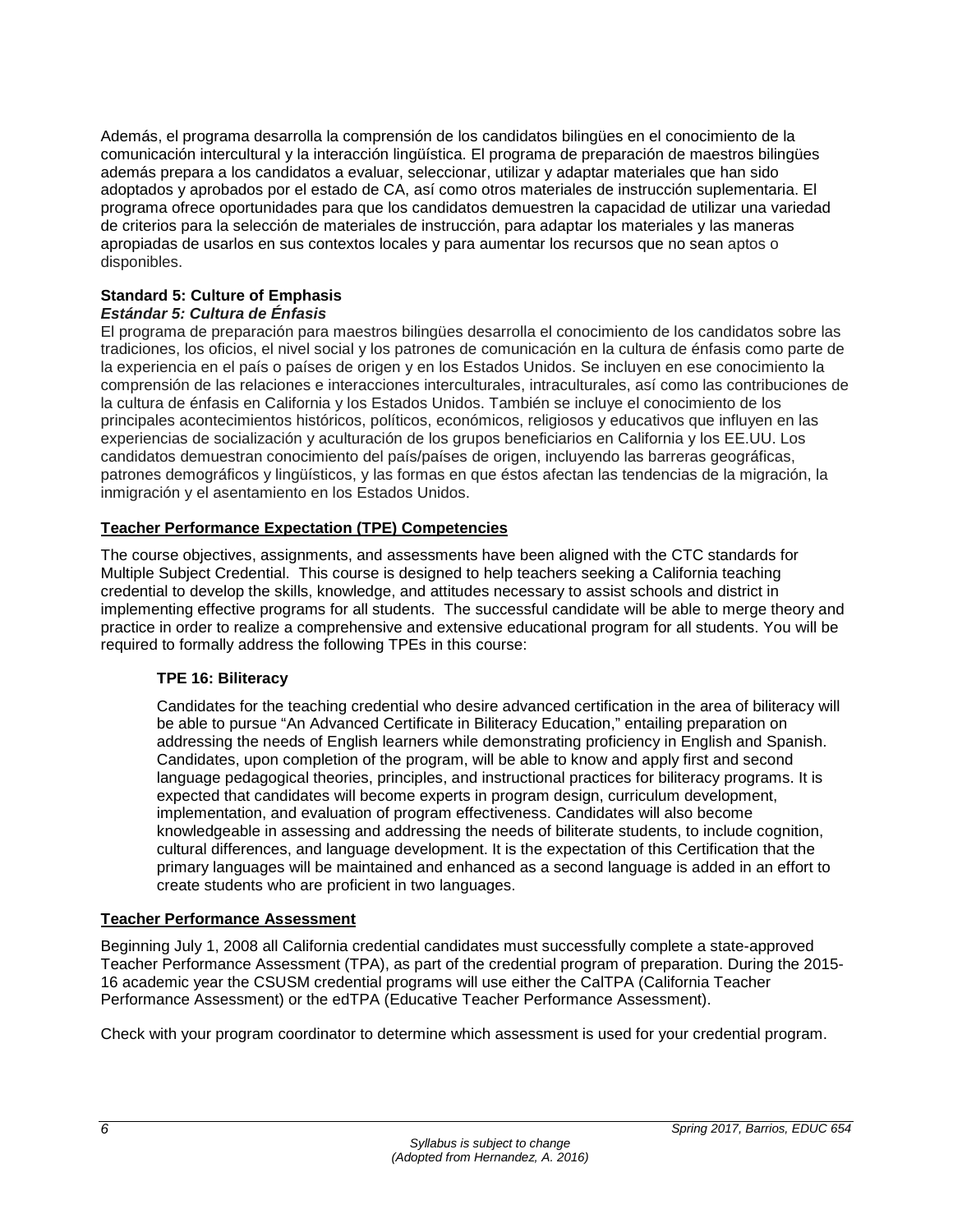# <span id="page-7-0"></span>**CalTPA**

To assist with your successful completion of the CalTPA, a series of informational seminars are offered over the course of the program. TPA related questions and logistical concerns are to be addressed during the seminars. Your attendance to TPA seminars will greatly contribute to your success on the assessment. The CalTPA Candidate Handbook, TPA seminar schedule, and other TPA support materials may be found on the SOE website:

<http://www.csusm.edu/education/CalTPA/ProgramMaterialsTPA.html>

#### <span id="page-7-1"></span>**edTPA**

Beginning in fall 2015, for newly entering initial candidates, the CSUSM assessment system is the edTPA. To assist with your successful completion of the edTPA, a capstone class is part of your curriculum. In this class edTPA related questions and logistical concerns are addressed. Additional support materials are available on the edTPA website: [http://www.edtpa.com/PageView.aspx?f=GEN\\_Candidates.html](http://www.edtpa.com/PageView.aspx?f=GEN_Candidates.html)

Additionally, to support your success in your credential program and with TPA, SOE classes use common pedagogical language, lesson plans (lesson designs), and unit plans (unit designs).

#### <span id="page-7-2"></span>**Assessment of Professional Dispositions**

Assessing a candidate's dispositions within a professional preparation program is recognition that teaching and working with learners of all ages requires not only specific content knowledge and pedagogical skills, but positive attitudes about multiple dimensions of the profession. The School of Education has identified six dispositions – social justice and equity, collaboration, critical thinking, professional ethics, reflective teaching and learning, and life-long learning—and developed an assessment rubric. For each dispositional element, there are three levels of performance - *unacceptable*, *initial target*, and *advanced target*. The description and rubric for the three levels of performance offer measurable behaviors and examples.

The assessment is designed to provide candidates with ongoing feedback for their growth in professional dispositions and includes a self-assessment by the candidate. The dispositions and rubric are presented, explained and assessed in one or more designated courses in each program as well as in clinical practice. Based upon assessment feedback candidates will compose a reflection that becomes part of the candidate's Teaching Performance Expectation portfolio. Candidates are expected to meet the level of *initial target* during the program.

# **GENERAL CONSIDERATIONS | CONSIDERACIONES GENERALES**

#### <span id="page-7-4"></span><span id="page-7-3"></span>**School of Education Attendance Policy**

Due to the dynamic and interactive nature of courses in the School of Education, all candidates are expected to attend all classes and participate actively. At a minimum, candidates must attend more than 80% of class time, or s/he may not receive a passing grade for the course at the discretion of the instructor. Individual instructors may adopt more stringent attendance requirements. Should the candidate have extenuating circumstances, s/he should contact the instructor as soon as possible. *(Adopted by the COE Governance Community, December, 1997).*

For this course: Students missing more than one class session cannot earn an A or A-. Students missing more than two class sessions cannot earn a B or B+. Arriving late or leaving early by more than 20 minutes to class counts as an absence. Illness and emergencies are considered on a case-by-case basis. However, notifying the instructor does not constitute an excuse. All assignments must be turned in on due date even in case of an absence. Unless extraordinary circumstances are made known, this is not negotiable.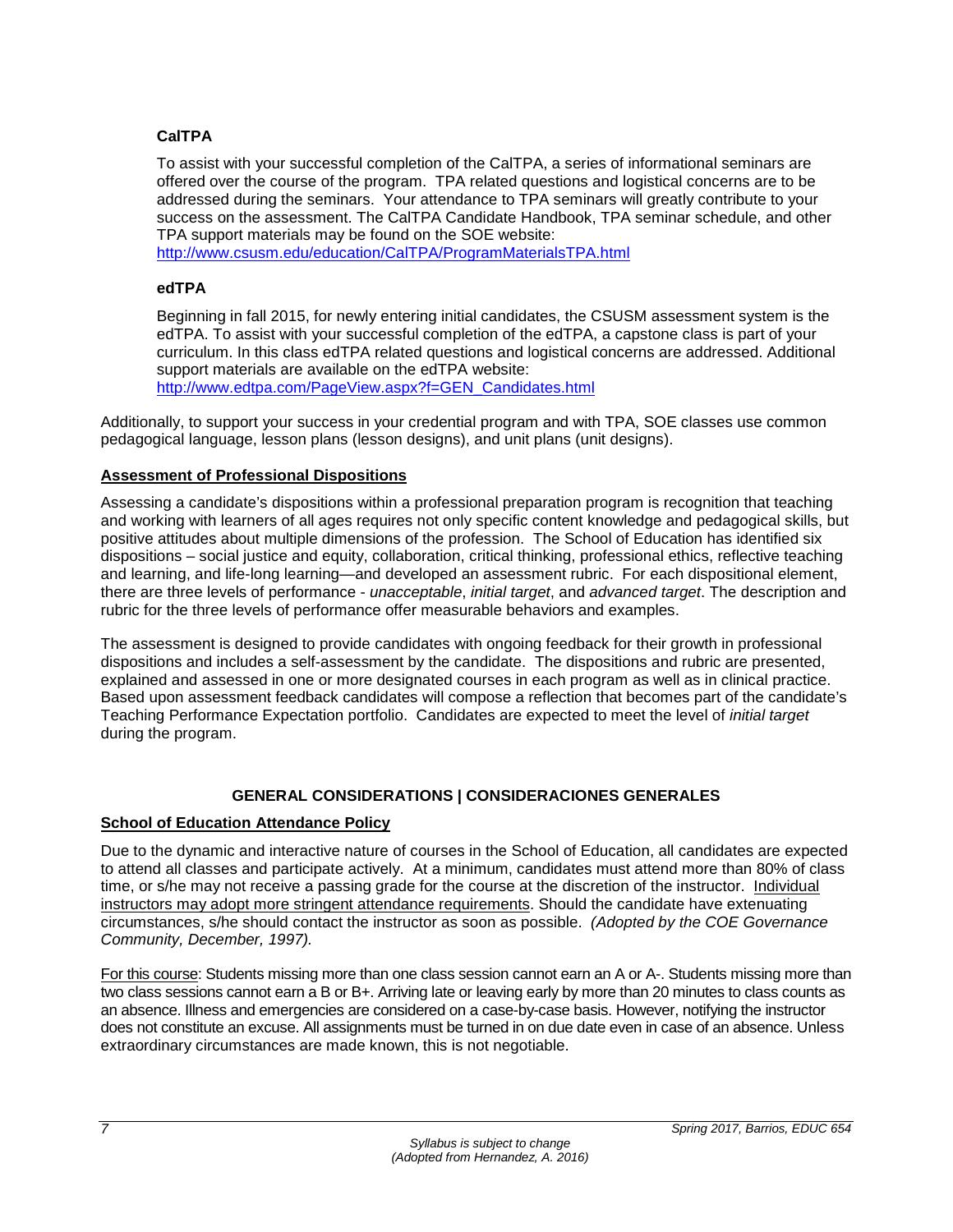# <span id="page-8-0"></span>**CSUSM Academic Honesty Policy**

Students will be expected to adhere to standards of academic honesty and integrity, as outlined in the Student Academic Honesty Policy. All assignments must be original work, clear and error-free. All ideas/material that are borrowed from other sources must have appropriate references to the original sources. Any quoted material should give credit to the source and be punctuated accordingly.

Academic Honesty and Integrity: Students are responsible for honest completion and representation of their work. Your course catalog details the ethical standards and penalties for infractions. There will be zero tolerance for infractions. If you believe there has been an infraction by someone in the class, please bring it to the instructor's attention. The instructor reserves the right to discipline any student for academic dishonesty, in accordance with the general rules and regulations of the university. Disciplinary action may include the lowering of grades and/or the assignment of a failing grade for an exam, assignment, or the class as a whole.

Incidents of Academic Dishonesty will be reported to the Dean of Students. Sanctions at the University level may include suspension or expulsion from the University. Refer to the full Academic Honesty Policy at: [http://www.csusm.edu/policies/active/documents/Academic\\_Honesty\\_Policy.html](http://www.csusm.edu/policies/active/documents/Academic_Honesty_Policy.html)

For this class: All written work and oral presentation assignments must be original work. All ideas/materials that are borrowed from other sources must have appropriate references to the original sources. Any quoted material should give credit to the source and be punctuated with quotation marks.

# <span id="page-8-1"></span>**Plagiarism**

As an educator, it is expected that each candidate will do his/her own work, and contribute equally to group projects and processes. Plagiarism or cheating is unacceptable under any circumstances. If you are in doubt about whether your work is paraphrased or plagiarized see the Plagiarism Prevention for Students website [http://library.csusm.edu/plagiarism/index.html.](http://library.csusm.edu/plagiarism/index.html) If there are questions about academic honesty, please consult the University catalog.

#### <span id="page-8-2"></span>**Students with Disabilities Requiring Reasonable Accommodations**

Candidates with disabilities who require reasonable accommodations must be approved for services by providing appropriate and recent documentation to the Office of Disabled Student Services (DSS). This office is located in Craven Hall 4300, and can be contacted by phone at (760) 750-4905, or TTY (760) 750- 4909. Candidates authorized by DSS to receive reasonable accommodations should meet with their instructor during office hours or, in order to ensure confidentiality, in a more private setting.

# <span id="page-8-3"></span>**All University Writing Requirement**

Writing requirements for this class will be met as described in the assignments. Every 3-unit course at the university, including this one, must have a writing requirement of at least 2500 words.

# <span id="page-8-4"></span>**Course Format**

This course format is offered in a traditional face-to-face instruction following a 16-week cycle.

# <span id="page-8-5"></span>**Use of Technology**

Candidates are expected to demonstrate competency in the use of various forms of technology (i.e. word processing, electronic mail, Moodle, use of the Internet, and/or multimedia presentations). Specific requirements for course assignments with regard to technology are at the discretion of the instructor. Keep a digital copy of all assignments for use in your teaching portfolio. All assignments will be submitted online, and some will be submitted in hard copy as well. Details will be given in class.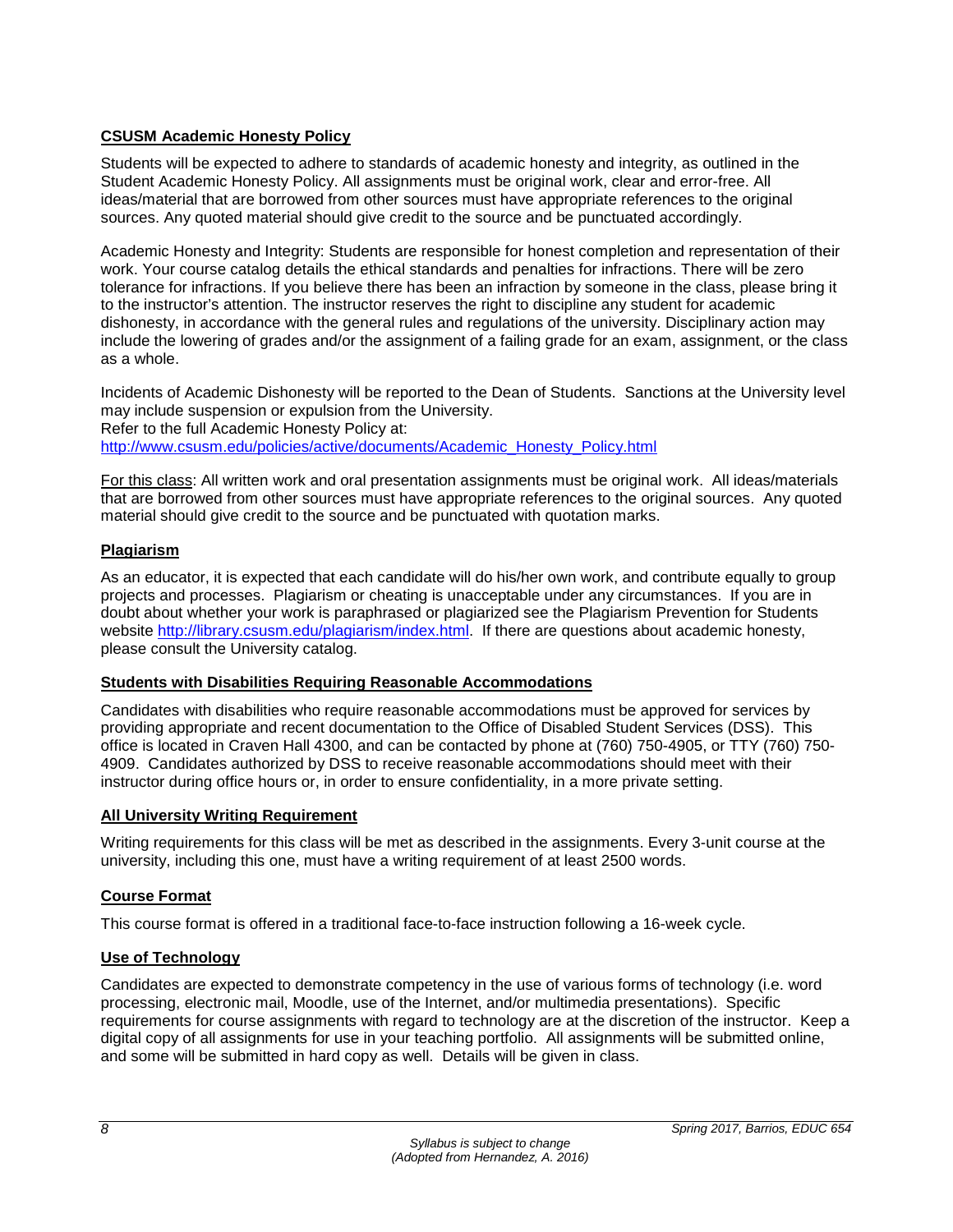During week days, I will respond to emails within 24-48 hours of receipt, but possibly later on weekends or holidays / vacations. Students should use e-mail provided by the university and must check their email and Cougar Course at least 2 times a week to check the website of the course - weekly agendas & announcements, submit assignments, check grades, participate in a forum / survey, contact the teacher or students. They must also have a picture of his/her face posted on the Cougar Course student profile.

#### <span id="page-9-0"></span>**Electronic Communication Protocol**

Electronic correspondence is a part of your professional interactions. If you need to contact the instructor, email is often the easiest way to do so. It is my intention to respond to all received e-mails in a timely manner. Please be reminded that e-mail and on-line discussions are a very specific form of communication, with their own nuances and etiquette. For instance, electronic messages sent in all upper case (or lower case) letters, major typos, or slang, often communicate more than the sender originally intended. With that said, please be mindful of all e-mail and on-line discussion messages you send to your colleagues, to faculty members in the School of Education, or to persons within the greater educational community. All electronic messages should be crafted with professionalism and care.

Things to consider:

- Would I say in person what this electronic message specifically says?
- How could this message be misconstrued?
- Does this message represent my highest self?
- Am I sending this electronic message to avoid a face-to-face conversation?

In addition, if there is ever a concern with an electronic message sent to you, please talk with the author in person in order to correct any confusion.

#### **COURSE REQUIREMENTS AND GRADED COURSE COMPONENTS**

<span id="page-9-1"></span>Teacher education is a professional preparation program. It is expected that students will come to class prepared to discuss the readings, submit required assignments, and participate in class activities. Students are expected to adhere to academic honesty and integrity, standards of dependability, confidentiality and writing achievement. Because it is important for teachers to be able to effectively communicate their ideas to students, parents, colleagues, and administrators, writing that is original, clear and error-free is a priority for the School of Education. It is expected that work will be turned in on time. Note: Professor reserves the right to change, add to, or delete any material or assignment from the course*.*

#### **Course Assignments – Asignaturas para el curso**

<span id="page-9-2"></span>

|           | Asistencia, participación y disposición profesional (discreción del instructor) | 10 puntos |
|-----------|---------------------------------------------------------------------------------|-----------|
|           | 4 Reflexiones de lectura (5 puntos cada una)                                    | 20 puntos |
|           | Fotovoz: Mi Cultura e Identidad                                                 | 20 puntos |
|           | Ensayo de evento histórico - Migración a EE.UU.                                 | 15 puntos |
| $\bullet$ | Mini-unidad temática (BLA – estándar 4)                                         | 15 puntos |
|           | TPE 16 - Bialfabetización (BLA - estándar 2)                                    | 10 puntos |
|           | Proyecto iEARN/Orillas (Global Network)                                         | 10 puntos |
|           |                                                                                 |           |

total 100 puntos

# <span id="page-9-3"></span>**Grading Standards and Policy on Late/Missed Work**

All students are expected to participate in class activities and demonstrate reflective learning. It is important that students are well prepared for course sessions by completing the readings and assignments scheduled before the class meeting. Assignments should be typed and double-spaced. Students who wish to revise an assignment must negotiate the requirements of the revision with the instructor. It is expected that work will be turned in on time. Please discuss individual issues with the instructor. **Points will be deducted if assignments are submitted late (10% penalty per day late; no credit will be awarded if the assignment is one week late).**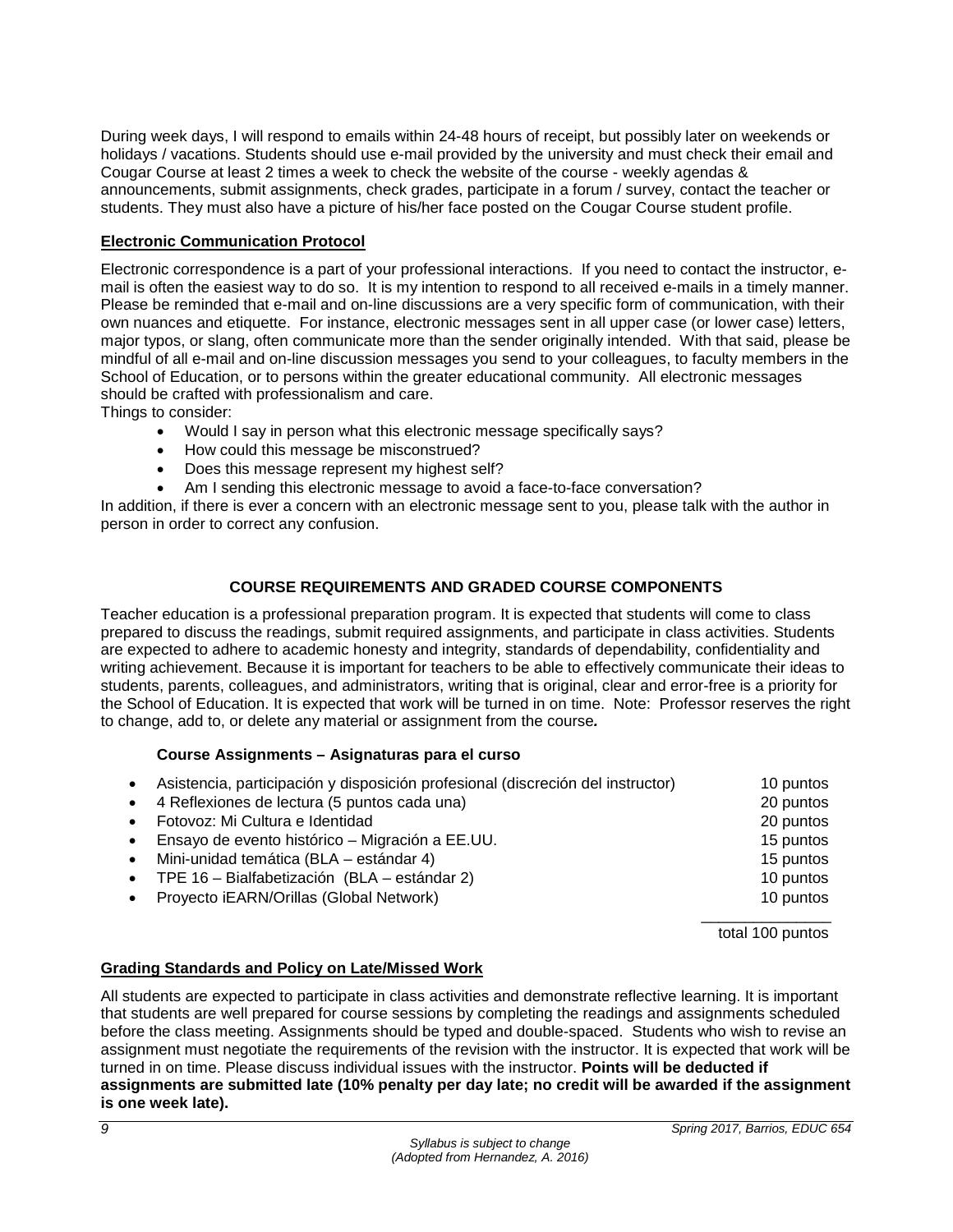| $95 - 100$ A                       | $90 - 94$ A- |
|------------------------------------|--------------|
| 87 - 89 B+                         | $83 - 86 B$  |
| 80 – 82 B- (minimal passing grade) | $77 - 79$ C+ |
| $73 - 76$ C                        | $70 - 72$ C- |

This course is a graduate level course; therefore the minimal passing grade is a B-. Also the minimum grade is needed to remain in the Bilingual Authorization Program. It is highly recommended that students take the CSET LOTE III – Spanish Language before starting the program.

#### **DESCRIPTION OF ASSIGNMENTS | DESCRIPCIÓN DE ASIGNATURAS**

<span id="page-10-0"></span>Las sesiones de clase se publicarán semanalmente en la página red del curso (Cursos Cougar)..

#### **Attendance, Professional Disposition, and Class Participation Asistencia, disposición profesional y participación en clase 10 puntos**

La expectativa es que van a asistir a todas las sesiones de clase preparados para participar activamente en las actividades, grupos, intercambio de ideas, diversos puntos de vista y temas relacionados con las lecturas asignadas. Por favor, consulte las directrices de la Póliza de Asistencia de la Escuela de Educación **(School of Education Attendance Policy)** y los requisitos de asistencia para este curso. Los maestros acreditados son evaluados en "sus funciones y responsabilidades" por sus administradores. La puntualidad, la asistencia, la colaboración con los colegas y la profesionalidad son elementos de la evaluación. Su disposición profesional está relacionada con la forma en que se comporta en clase y el respeto mutuo. Por favor, comunique cualquier asunto de asistencia o de la disposición personal directamente con el profesor. También, mantenga un registro de su asistencia y asignaturas este semestre.

#### **Dispositions and Disposition Rubric for the School of Education, CSUSM** <http://www.csusm.edu/education/ClinicalPractice/HandbookSS.html>

#### **Four Reading Reflections - 4 reflexiones de lectura (5 puntos cada una) 20 puntos**

#### **Estándar 4- Metodología bilingüe; Estándar 5 – Cultura**

Las reflexiones sobre sus lecturas se deben entregar en las fechas indicadas en el esquema del curso. Envíen copias electrónicas de los cuatro analices de lectura en nuestro Curso Cougar. Las reflexiones deben incluir:

Una reflexión de las lecturas (no un resumen – ya la profesora y tus colegas han leído el texto), incluye las conexiones que se pueden hacer entre las ideas que presenta el texto y la enseñanza para los estudiantes, con ejemplos específicos de tus experiencias durante las observaciones o práctica clínica en las escuelas, tutorías u otras experiencias personales en diversos entornos. Conecta la lectura con ejemplos (evidencia) del texto. Citen el texto o autor en sus escrituras, por ejemplo (Reyes, 2011, p. 56). Piensen en los conceptos principales y sus entendimientos del texto.

- ¿Cuáles son los métodos, estrategias o ideas que te gustaría poner en práctica? ¿Por qué?
- ¿Qué nuevas ideas surgen de las lecturas? Explica.
- ¿Cuál es la importancia de los conceptos para el maestro o los estudiantes? ¿Por qué?
- ¿Cuál es el motivo que el autor del texto presenta estas ideas? Explica.

Las reflexiones de lectura serán calificadas de acuerdo con la amplitud de la escritura, el análisis de las ideas, la comprensión de los temas, las conexiones de las lecturas con las experiencias de los candidatos, y con aspectos a la instrucción para los estudiantes que aprenden inglés como segunda lengua (English Learners).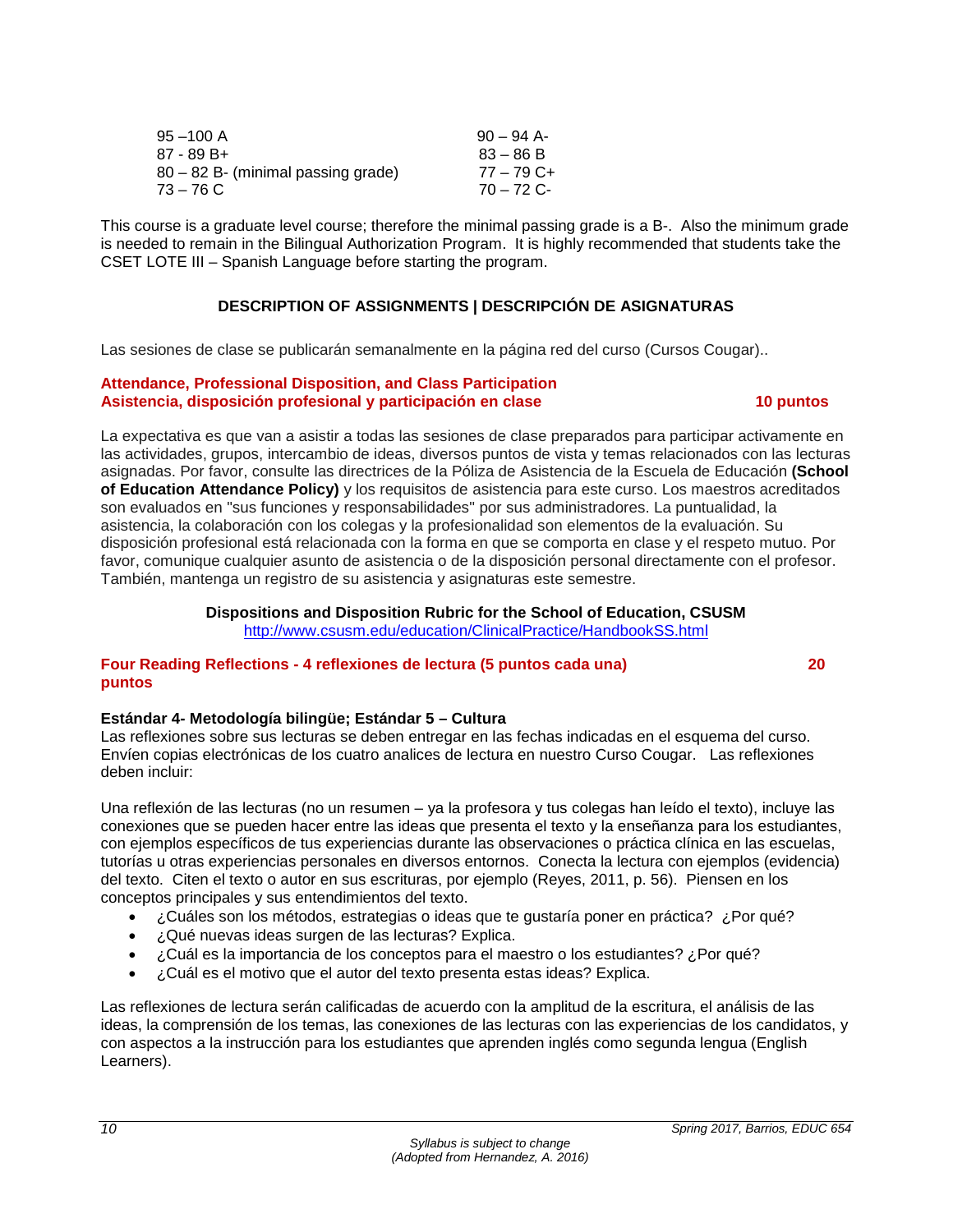| 1.944<br><b>Reading Reflection - Rubric Score</b><br>(5 pts. each) |                                                                                                                                                                                                                                                                                                                             |                                                                                                                                                                                                                                                                                                                                |                                                                                                                                                                                                                                                                |
|--------------------------------------------------------------------|-----------------------------------------------------------------------------------------------------------------------------------------------------------------------------------------------------------------------------------------------------------------------------------------------------------------------------|--------------------------------------------------------------------------------------------------------------------------------------------------------------------------------------------------------------------------------------------------------------------------------------------------------------------------------|----------------------------------------------------------------------------------------------------------------------------------------------------------------------------------------------------------------------------------------------------------------|
| <b>Criteria</b>                                                    | <b>Credit Range</b>                                                                                                                                                                                                                                                                                                         | <b>Credit Range</b>                                                                                                                                                                                                                                                                                                            | <b>Credit Range</b>                                                                                                                                                                                                                                            |
|                                                                    | Minimal or None 0-1 pts.                                                                                                                                                                                                                                                                                                    | Approaching, 2-3pts.                                                                                                                                                                                                                                                                                                           | Meets 4-5 pts.                                                                                                                                                                                                                                                 |
| Comprehensiveness                                                  | Response lacked reference                                                                                                                                                                                                                                                                                                   | Response referenced                                                                                                                                                                                                                                                                                                            | Response referenced all                                                                                                                                                                                                                                        |
| (1 point)                                                          | to the required readings.                                                                                                                                                                                                                                                                                                   | some of the required<br>readings.                                                                                                                                                                                                                                                                                              | required readings.                                                                                                                                                                                                                                             |
| Analysis                                                           | Response lacked an                                                                                                                                                                                                                                                                                                          | Response included a                                                                                                                                                                                                                                                                                                            | Response included a                                                                                                                                                                                                                                            |
| (2 points)                                                         | analysis of the readings.                                                                                                                                                                                                                                                                                                   | partial analysis of the<br>assigned readings.                                                                                                                                                                                                                                                                                  | comprehensive analysis<br>of the assigned readings.                                                                                                                                                                                                            |
| <b>Insightful Connections</b><br>(1 point)                         | No connections were made<br>between the topic(s) and<br>the candidate's experiences<br>with English learners.                                                                                                                                                                                                               | A connection was made<br>between the topic(s)<br>and the student's<br>experiences with<br>English learners that did<br>not demonstrate<br>understanding of the<br>application of the<br>reading topic(s) to<br>practice.                                                                                                       | Connections were made<br>between the topic(s) and<br>the student's experiences<br>with English learners -<br>demonstrating application<br>to practice.                                                                                                         |
| Conventions<br>(1 point)                                           | Paper written with various<br>errors in Spanish. Writing<br>distracted the reader's<br>comprehension. Candidate<br>followed none/limited<br>directions on how to<br>structure and submit<br>reading reflection.<br>Candidate demonstrated<br>none/limited engagement &<br>participation in group<br>discussions in Spanish. | Paper written with some<br>errors in Spanish.<br>However, writing does<br>not distract the reader's<br>comprehension.<br>Candidate followed<br>some directions on how<br>to structure and submit<br>reading reflection.<br>Candidate<br>demonstrated some<br>engagement &<br>participation in group<br>discussions in Spanish. | Paper well written with<br>minimal errors in Spanish.<br>Candidate has followed all<br>directions on how to<br>structure and submit<br>reading reflection.<br>Candidate demonstrated<br>full engagement &<br>participation in group<br>discussions in Spanish. |

# **Reading Reflection Rubric**

#### **Photovoice: My Culture and Identity Fotovoz: Mi Cultura e Identidad 20 puntos Estándar 5 – Cultura**

**Parte 1:** Mediante el uso de fotografías y la narración contarán su historia personal a través de imágenes visuales. Un auto-estudio es una herramienta poderosa para la comprensión de su propia cultura. Esta actividad proporcionará un objetivo personal en su identidad. Compartirán los relatos de la fotovoz/fotonovela con sus compañeros en clase y quizás con sus futuros estudiantes. Aunque los reportajes se pueden hacer en unos carteles, para nuestra clase vamos a escribirlos en documentos de Word con fotografías. Van a compartir sus trabajos en clase y luego subir su trabajo al Curso Cougar. Puede seleccionar el formato de su fotovoz.

**Parte 2:** Van a decorar una bolsa de papel con 4 dimensiones de la cultura en cada uno de los lados. Usted puede seleccionar las dimensiones que se correlacionen mejor con sus objetivos culturales como futuro maestro bilingüe. Cada lado debe tener un título, etiquetas y un símbolo o imagen que represente el tema " La lucha por la equidad en la educación. " ¿Cómo se define la equidad y la educación culturalmente sensible? Es posible que desee hacer referencia a Díaz- Rico de (2014), capítulo 9 " La escolarización culturalmente sensibles " (véase Curso Cougar o los libros de texto de EDUC 653) . Va a traer su bolsa a la clase y explicar las dimensiones de la cultura que ha seleccionado para el tema. Compartiremos las bolsas y su fotonovela en pequeños grupos.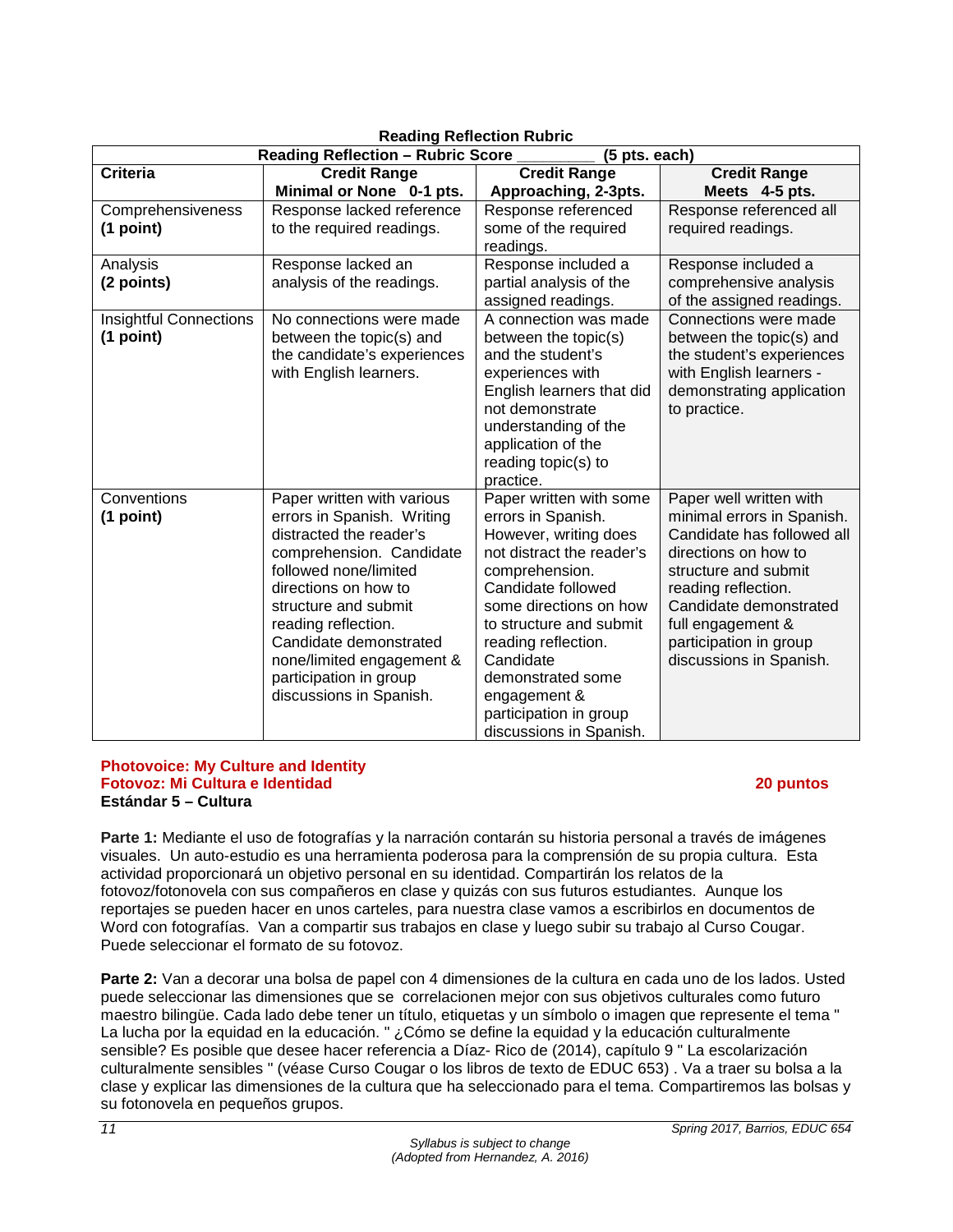**Sorpresa dentro de la bolsa**: dentro de su bolsa traerá un elemento secreto para compartir que usted tendrá que proporcionar algunas pistas a sus compañeros de clase para que puedan adivinar lo que tiene dentro de su bolsa. Tendrá que explicar qué es y por qué representa un aspecto de su identidad como individuo o un futuro maestro.

| <b>Photovoice: My Culture &amp; Identity Rubric</b>           |                                               |                                                         |                                                      |  |  |
|---------------------------------------------------------------|-----------------------------------------------|---------------------------------------------------------|------------------------------------------------------|--|--|
| Photovoice: My Culture & Identity - Rubric Score<br>(20 pts.) |                                               |                                                         |                                                      |  |  |
| (Photo story and cultural bag)                                |                                               |                                                         |                                                      |  |  |
| <b>Criteria</b>                                               | <b>Credit Range</b>                           | <b>Credit Range</b>                                     | <b>Credit Range</b>                                  |  |  |
|                                                               | Minimal or None 0-15 pts.                     | Approaching, 16-17pts.                                  | Meets 18-20 pts.                                     |  |  |
| Photo narrative                                               | Photo story provided a                        | Photo story included a fair                             | Photo story included an                              |  |  |
| 8 points                                                      | limited view of the                           | self-study of candidate's                               | excellent self-study of                              |  |  |
|                                                               | candidate's identity/culture                  | identity/culture in a narrative                         | candidate's identity/culture                         |  |  |
|                                                               | in a narrative with                           | with accompanying                                       | in a detailed and                                    |  |  |
|                                                               | accompanying photographs.                     | photographs.                                            | descriptive narrative with                           |  |  |
|                                                               |                                               |                                                         | accompanying                                         |  |  |
|                                                               |                                               |                                                         | photographs.                                         |  |  |
| <b>Cultural Bag</b>                                           | Cultural bag lacked                           | Cultural bag included fair                              | Cultural bag included                                |  |  |
| 5 points                                                      | appropriate representations                   | representations of 4                                    | excellent representations                            |  |  |
|                                                               | of 4 dimensions of culture                    | dimensions of culture that                              | of 4 dimensions of culture                           |  |  |
| that included titles, labels,<br>included titles, labels,     |                                               | that included titles, labels,                           |                                                      |  |  |
| photographs, symbols,<br>photographs, symbols,                |                                               | photographs, symbols,                                   |                                                      |  |  |
|                                                               | and/or other images to                        | and/or other images to                                  | and/or other images to                               |  |  |
|                                                               | represent the topics                          | represent the topics                                    | represent the topics                                 |  |  |
|                                                               | selected. It also included an                 | selected. It also included an                           | selected. It also included                           |  |  |
|                                                               | item inside the bag to                        | item inside the bag to                                  | an item inside the bag to                            |  |  |
|                                                               | represent the candidate's                     | represent the candidate's                               | represent the candidate's                            |  |  |
|                                                               | identity.                                     | identity.                                               | identity.                                            |  |  |
| Oral                                                          | Fair presentation and                         | Fair presentation and                                   | <b>Excellent</b> presentation and                    |  |  |
| Presentation                                                  | explanation of photovoice                     | explanation of photovoice                               | explanation of photovoice                            |  |  |
| 4 points                                                      | and cultural bag in Spanish.                  | and cultural bag in Spanish.                            | and cultural bag in Spanish.                         |  |  |
|                                                               |                                               |                                                         |                                                      |  |  |
| Paper<br>Conventions                                          | Photo story written with                      | Photo story written with                                | Photo story well written<br>with minimal errors in   |  |  |
|                                                               | various errors in Spanish.                    | some errors in Spanish.                                 |                                                      |  |  |
| 3 points                                                      | Writing distracted the                        | However, writing does not<br>distract the reader's      | Spanish. Candidate has<br>followed all directions on |  |  |
|                                                               | reader's comprehension.<br>Candidate followed |                                                         | how to structure and submit                          |  |  |
|                                                               | none/limited directions on                    | comprehension. Candidate<br>followed some directions on | paper. APA format used                               |  |  |
|                                                               | how to structure and submit                   | how to structure and submit                             | throughout paper.                                    |  |  |
|                                                               | paper. No APA.                                | paper. Partial APA format.                              |                                                      |  |  |
|                                                               |                                               |                                                         |                                                      |  |  |

#### **Historical Event Essay & Poster Session Ensayo de evento histórico y cartel 15 puntos Estándar 4- Metodología bilingüe; Estándar 5 – Cultura**

Para esta tarea van a escribir un ensayo sobre un acontecimiento histórico que describe la manera en que esta ocurrencia dio forma a la historia de un país latinoamericano y cómo dicho evento afectó a los patrones de migración de su gente a los Estados Unidos. Incluyan ejemplos específicos de eventos o situaciones que ustedes piensan formaron a este evento. Asegúrense de situar sus ejemplos en el contexto de la enseñanza y la educación, etc. Relacionen estos ejemplos con las lecturas y discusiones de la clase.

La información se presentará en clase en forma de una galería con carteles sobre el acontecimiento histórico y la migración a los EE.UU. **Esta asignación se puede hacer en pequeños grupos** dividiendo el ensayo en secciones, buscando información/fotografías en el internet, revisando/corrigiendo las escrituras (gramática y ortografía) y componiendo el cartel con títulos y visuales. Si trabajan juntos en grupos, los estudiantes deberán de compartir las responsabilidades de la investigación, el ensayo y la presentación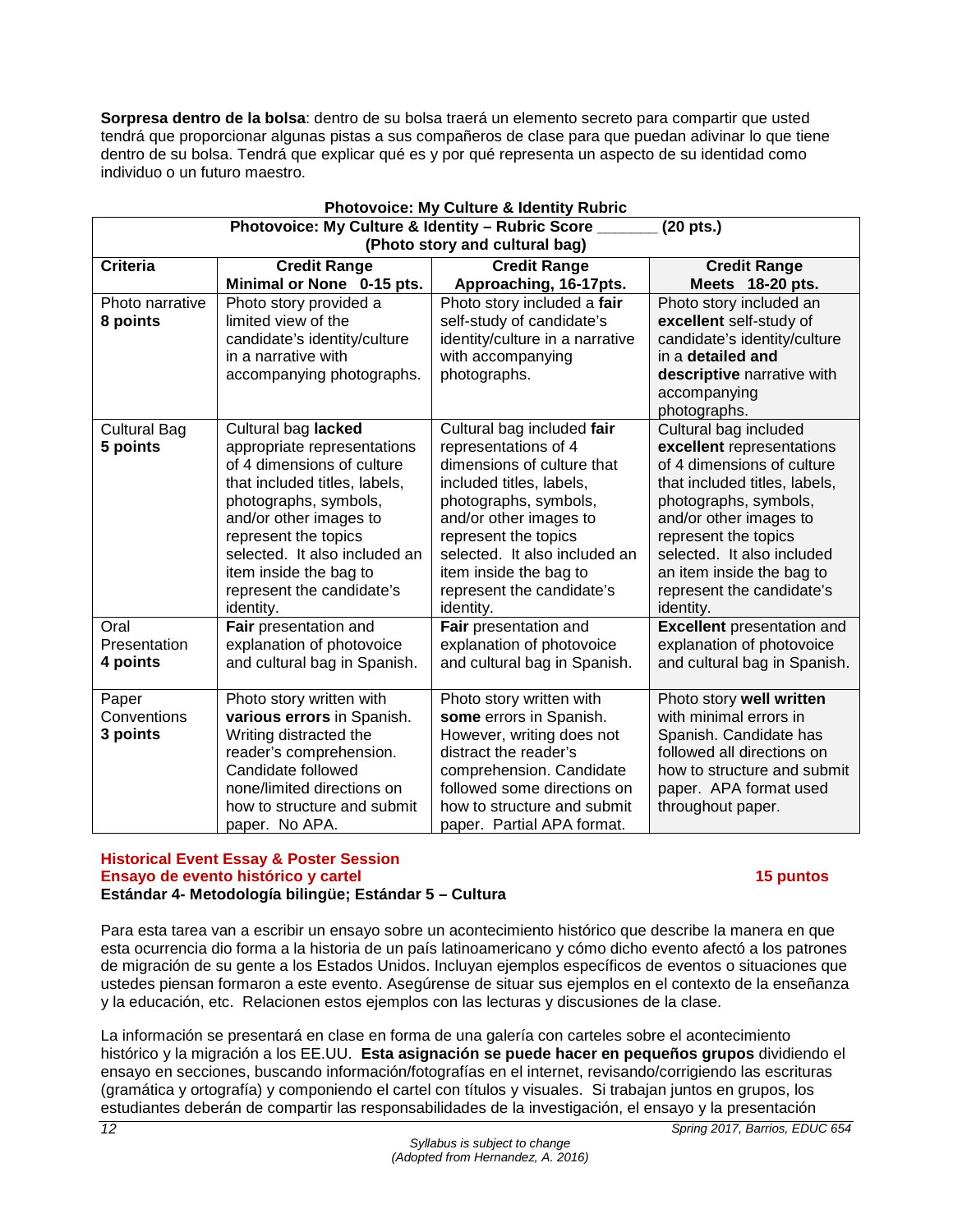durante la exposición/galería de los carteles. Dividan el trabajo para que sea equitativo para todos. Entregarán su ensayo al Curso Cougar – cada persona tendrá que ponerlo en CC para recibir una calificación.

Consulten la página red de la American Psychological Association (APA) para aprender la forma correcta de escribir un manuscrito universitario con apropiadas referencias. Vayan a [http://www.apastyle.org/elecsource.html.](http://www.apastyle.org/elecsource.html)

| <b>INSIDINAL EVENT LOOD AND FUSICI JESSION NUMBER</b><br>Historical Event Essay and Poster Session - Rubric Score _<br>$(15$ pts.) |                                                                                                                                                                                                                            |                                                                                                                                                                                                                                          |                                                                                                                                                                                                    |
|------------------------------------------------------------------------------------------------------------------------------------|----------------------------------------------------------------------------------------------------------------------------------------------------------------------------------------------------------------------------|------------------------------------------------------------------------------------------------------------------------------------------------------------------------------------------------------------------------------------------|----------------------------------------------------------------------------------------------------------------------------------------------------------------------------------------------------|
| <b>Criteria</b>                                                                                                                    | <b>Credit Range</b><br>Minimal or None 0-8 pts.                                                                                                                                                                            | <b>Credit Range</b><br>Approaching, 9-11 pts.                                                                                                                                                                                            | <b>Credit Range</b><br>Meets 12-15 pts.                                                                                                                                                            |
| Summary of<br><b>Historical</b><br>Review<br>5 points                                                                              | Historical review limited -<br>the reader could not<br>understand the historical<br>context.                                                                                                                               | Historical review included a<br>partial summary of events -<br>the reader could somewhat<br>understand the historical<br>context.                                                                                                        | Historical review included a<br>full summary of events -<br>the reader can fully<br>understand the historical<br>context.                                                                          |
| Analysis of<br>people's<br>migration<br>5 points                                                                                   | Historical review lacked<br>analysis of the people's<br>migration to USA. Included<br>or lacked visuals.                                                                                                                   | Historical review included a<br>partial analysis of the<br>people's migration to USA.<br>Including visuals.                                                                                                                              | Historical review included a<br>full analysis of the people's<br>migration to USA. Including<br>maps, photographs, or<br>other visuals.                                                            |
| Poster Display<br>& Oral<br>Presentation<br>3 points                                                                               | Fair poster session/ display<br>and explanation of findings<br>in Spanish.                                                                                                                                                 | Good poster session/ display<br>and explanation of findings in<br>Spanish.                                                                                                                                                               | Excellent poster session/<br>display and explanation of<br>findings in Spanish.                                                                                                                    |
| Paper<br>Conventions<br>2 points                                                                                                   | Paper written with various<br>errors in Spanish. Writing<br>distracted the reader's<br>comprehension. Candidate<br>followed none/limited<br>directions on how to<br>structure and submit<br>summary & analysis. No<br>APA. | Paper written with some<br>errors in Spanish. However,<br>writing does not distract the<br>reader's comprehension.<br>Candidate followed some<br>directions on how to structure<br>and submit summary &<br>analysis. Partial APA format. | Paper well written with<br>minimal errors in Spanish.<br>Candidate has followed all<br>directions on how to<br>structure and submit<br>summary & analysis. APA<br>format used throughout<br>paper. |

# **Historical Event Essay and Poster Session Rubric**

#### **Mini Thematic Unit | Mini Unidad Temática 15 puntos**

#### **(Course signature assignment – must be also uploaded to TaskStream, Standard 4) Estándar 4 - Metodología Bilingüe; Estándar 5 – Cultura**

Esta es una unidad sobre la enseñanza del español para los hablantes nativos o programas de lenguaje dual, español como segunda lengua (lengua extranjera), o español para hispanohablantes. ¡Tienen muchas opciones! Nuestro objetivo principal es enseñar el español. Para esta tarea se aplicarán las metodologías bilingües discutidas en nuestros cursos (EDUC 653 y EDUC 654) que ocupan el estándar 4 - Metodología Bilingüe y lecturas de nuestros libros y artículos. El plan de la mini-unidad temática debe ser apropiado para la lengua materna de los hispanohablantes y / o hablantes nativos de inglés que aprenden el español como segunda lengua en los grados K-12.

El plan de la unidad consta de 5 clases y 5 evaluaciones. La "unidad" se define como una semana de escuela - 5 días (vea muestras en Cougar Course). Nuestro objetivo es de enseñar el lenguaje y contenido. El contenido será introducir una leyenda, cuento o fábula de los países de habla hispana**. Utiliza la plantilla de la lección que es específica para esta tarea en Cougar Course**. Cada día de la lección no debe ser más de 1 página escrita.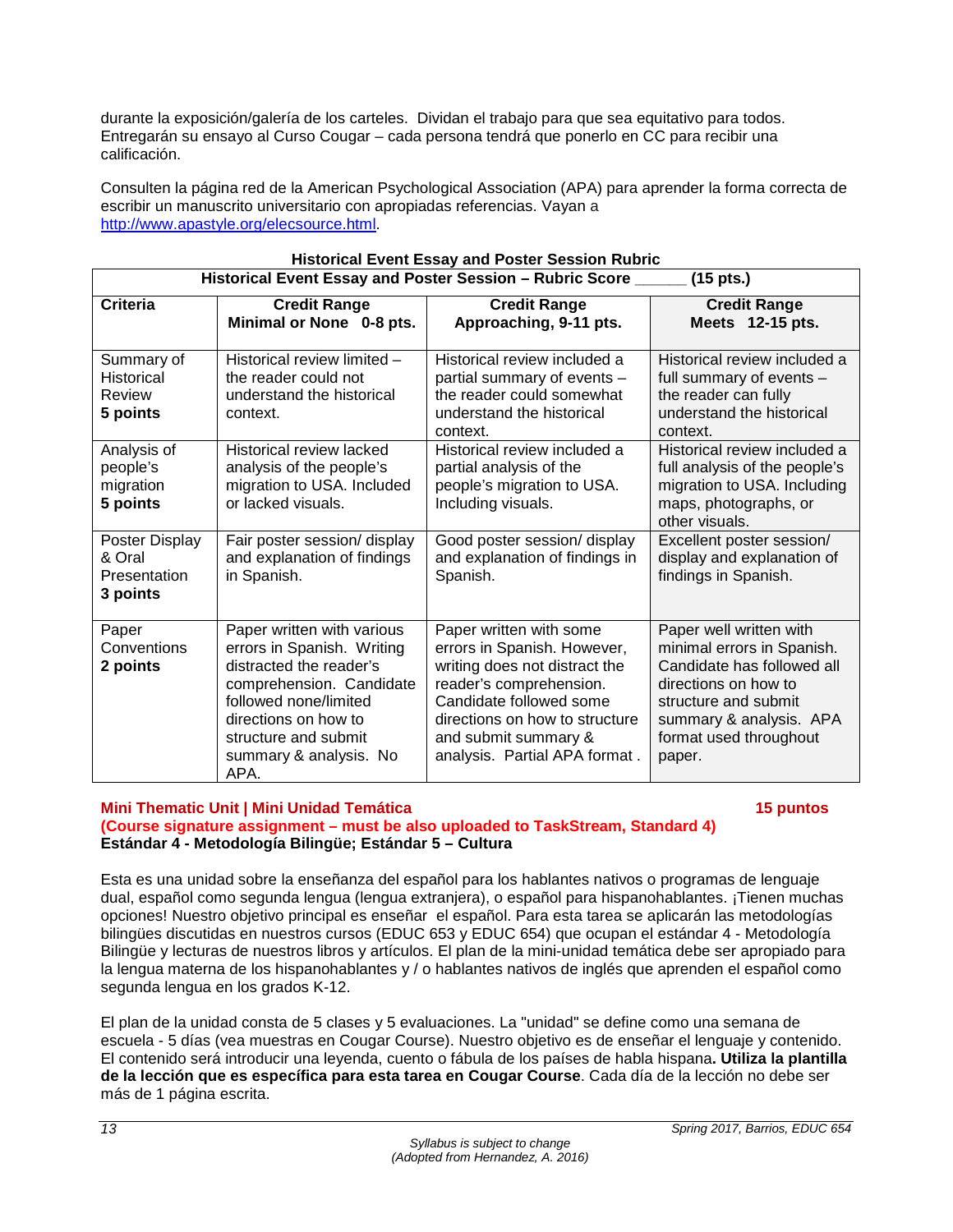- Día 1 introduce y enseña la selección de la lectura (habilidades interpretativas), recuerda que los estudiantes necesitan colaborar (hablar / escuchar). ¿Cómo vas a evaluar el aprendizaje de hoy?
- Día 2 enseña un aspecto gramatical conectado a la lectura / escritura, recuerda que los estudiantes necesitan colaborar (hablar / escuchar). ¿Cómo vas a evaluar el aprendizaje de hoy?
- Día 3 enseña en una lección de escritura (habilidades productivas), recuerda que los estudiantes necesitan colaborar (hablar / escuchar). ¿Cómo vas a evaluar el aprendizaje de hoy?
- Día 4 enseña sobre la cultura del país del cual se inicia la literatura, recuerda que los estudiantes necesitan colaborar (hablar / escuchar). ¿Cómo vas a evaluar el aprendizaje de hoy?
- Día 5 *Bridging* lección (puente lingüístico) ¿qué aspecto de esta lección se puede conectar con los dos idiomas para los estudiantes? Recuerda nuestras lecturas de Beeman y Urow en EDUC 653 sobre la conexión lingüística de las lenguas? ELD también puede ser parte de este plan de unidad para los estudiantes, en particular los aprendices de inglés. ¿Cómo vas a evaluar el aprendizaje de hoy?
- Recuerda que debes incorporar la tecnología en tu plan temático.

**Opcional** - Puedes trabajar con un compañero/a para crear la unidad juntos, pero recibirán la misma calificación en los trabajos. Se recomienda que el trabajo esté claramente dividido equitativamente. Deben de subir el trabajo a Cougar Course y TaskStream para recibir crédito. Este plan de unidad es una evaluación crítica de la Autorización Bilingüe.

**Para los estudiantes en EDSS 547** - ustedes pueden utilizar esta misma asignación para la miniunidad temática para el Curso de Idiomas Mundiales impartido por la Dra. Hernández esta primavera.

IMPORTANTE: Todos los trabajos deben ser entregados en el día señalado (vea el plan de estudios para la fecha actual de cada trabajo). Trabajos que se entreguen tarde, recibirán reducción de puntuación. Esta asignación debe cumplir con el Estándar 4 - Metodología Bilingüe para el Programa de Autorización Bilingüe (vea la rúbrica) y el candidato debe recibir una calificación mínima aprobatoria de una B- (80%). El plan de unidad será tu artefacto para TaskStream - Standard 4.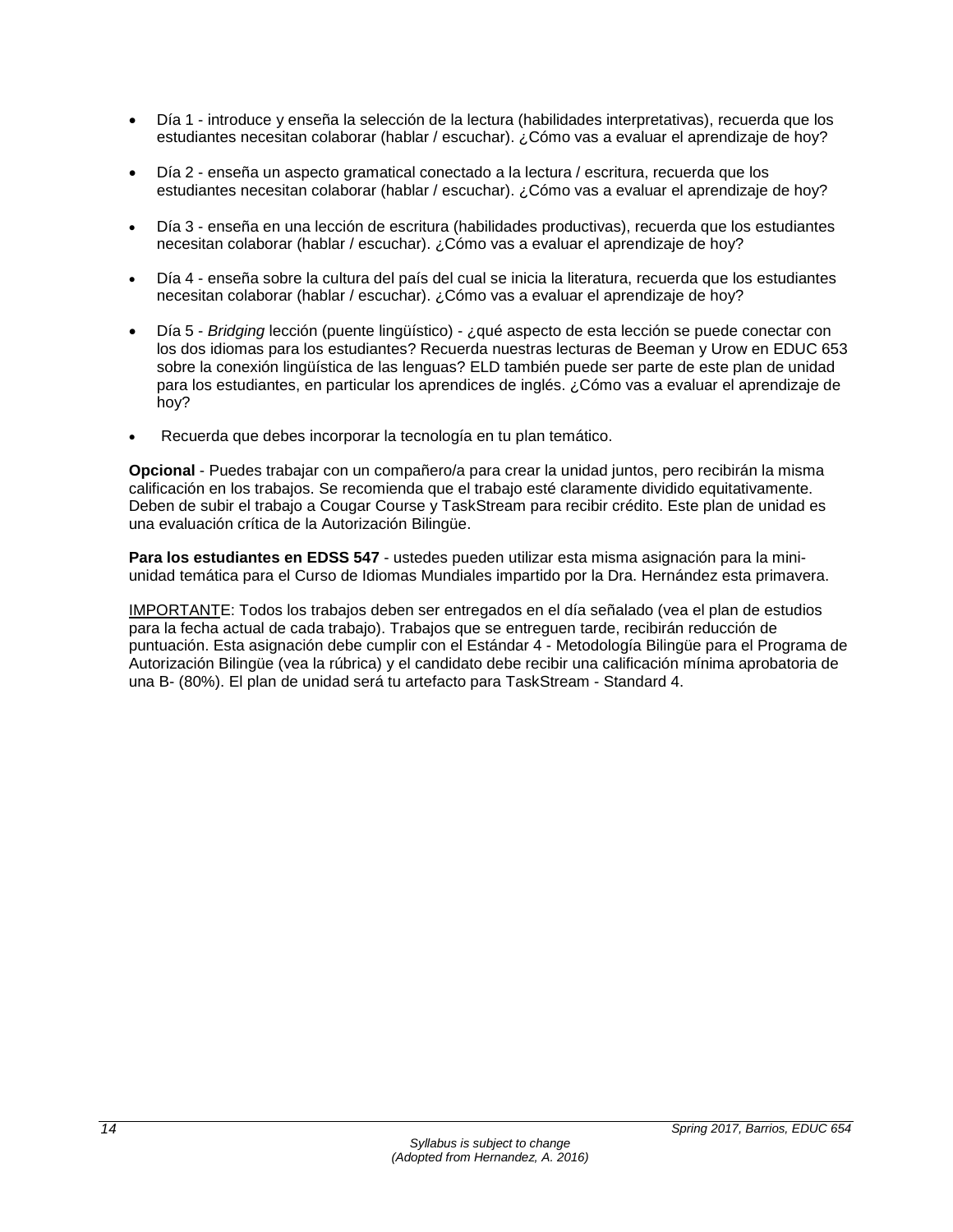| Mini-Thematic Unit Plan / Presentation Rubric<br>(15 points) |                                            |                                   |                                     |
|--------------------------------------------------------------|--------------------------------------------|-----------------------------------|-------------------------------------|
| <b>Criteria</b>                                              | <b>Credit Range</b>                        | <b>Credit Range</b>               | <b>Credit Range</b>                 |
|                                                              | <b>Minimal or None 0-9</b>                 | Approaching, 10-11pts.            | Meets 12-15 pts.                    |
|                                                              | pts.                                       |                                   |                                     |
| Lessons follow                                               | Part 1: Candidate knows                    | Part 1: Candidate knows some      | Part 1: Candidate knows and         |
| bilingual educ.                                              | and applies few of the                     | pedagogical theories, principles, | can apply pedagogical               |
| pedagogical                                                  | pedagogical theories,                      | and instructional practices of    | theories, principles, and           |
| theories &                                                   | principles, and instructional              | bilingual education. Candidate    | instructional practices for         |
| principles                                                   | practices of bilingual educ.               | partially applies pedagogy in a   | comprehensive bilingual             |
| 5 points                                                     | Candidate does not                         | comprehensive manner. Some        | instruction in Spanish.             |
|                                                              | comprehend key academic                    | of the lesson components are      |                                     |
|                                                              | concepts for lesson                        | included, but ideas are partially |                                     |
|                                                              | development.                               | developed or inconsistent.        |                                     |
| Lesson are                                                   | Part 2: Candidate followed                 | Part 2: Candidate followed        | Part 2: Candidate clearly           |
| strongly                                                     | few directions on how to                   | some directions on how to write   | followed all directions on          |
| connected                                                    | write lessons & lacked                     | lessons & connected some of the   | how to write lessons &              |
| throughout                                                   | connections to the content                 | content areas in thematic unit,   | strongly connected all              |
| unit                                                         | areas in thematic unit,                    | including some assessments.       | content areas throughout a          |
| 5 points                                                     | including assessments.                     | Components are partially          | thematic unit approach,             |
|                                                              | Components are<br>inconsistent in lessons. | developed in lessons.             | including assessments.              |
|                                                              |                                            |                                   | Components are clearly              |
|                                                              |                                            |                                   | stated and developed in             |
|                                                              | Part 3: Candidate does not                 | Part 3: Candidate has some        | lessons.<br>Part 3: Candidate knows |
| Assessments                                                  | have working knowledge                     | working knowledge of              | how to design appropriate           |
| in unit plan<br>measure                                      | of designing appropriate                   | designing appropriate             | assessments for each of the         |
| content and                                                  | assessments for each                       | assessments for each              | lessons and has included            |
| language                                                     | of the lessons. Limited                    | of the lessons. Some examples     | examples in the unit plan.          |
| objectives                                                   | examples included in the                   | included in the unit plan.        | Assessments are excellent           |
| 3 points                                                     | unit plan. Lacks                           | Assessments partially or          | measures of content and             |
|                                                              | appropriate assessments                    | inconsistently measure content    | language objectives.                |
|                                                              | for content and language                   | and language objectives.          |                                     |
|                                                              | objectives.                                |                                   |                                     |
| Guidelines                                                   | Candidate has followed                     | Candidate has followed some       | Candidate has followed all          |
| & conventions                                                | few directions on how to                   | directions on how to structure    | directions on how to                |
| 2 points                                                     | structure and submit                       | and submit Thematic Unit Plan.    | structure and submit                |
|                                                              | Thematic Unit Plan. Lack                   | Partial or full participation in  | Thematic Unit Plan. Full            |
|                                                              | of participation in lesson                 | lesson preparation & planning.    | participation in lesson             |
|                                                              | preparation & planning.                    | Lesson written and presented in   | preparation & planning.             |
|                                                              | Lesson written and                         | class with some errors in         | Lesson well written and             |
|                                                              | presented in class with                    | Spanish. However, errors do       | presented in class with             |
|                                                              | various errors in Spanish                  | not distract the reader's or      | minimal errors in Spanish.          |
|                                                              | that distract the reader's or              | listener's comprehension.         |                                     |
|                                                              | listener's comprehension.                  |                                   |                                     |

#### **Mini-Thematic Unit Plan / Presentation Rubric**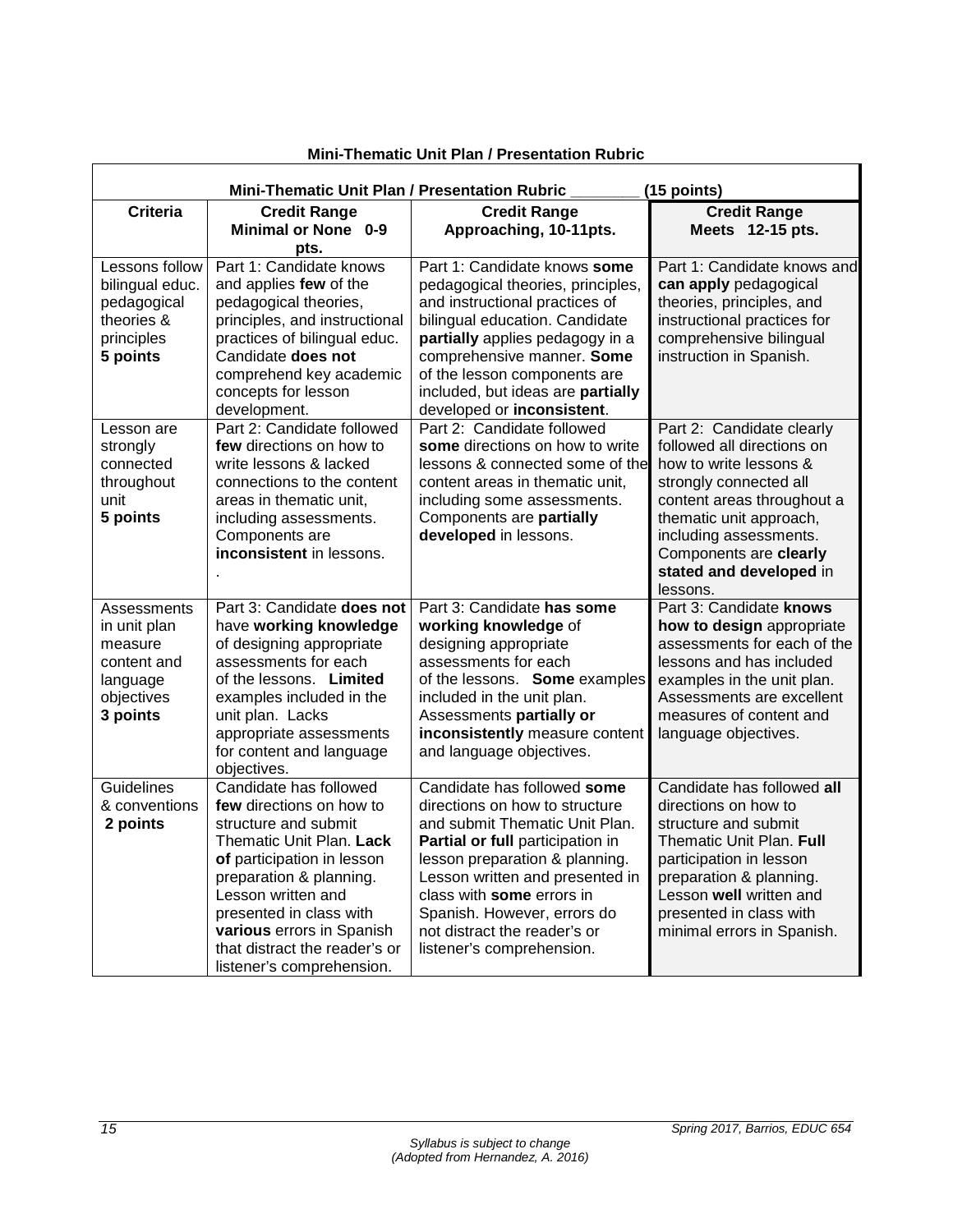#### **TPE 16 – Biliteracy Reflective Statement | Reflexión de Bialfabetización 10 puntos (Course signature assignment – must be also uploaded to TaskStream, Standard 2) Estándar 4- Metodología Bilingüe; Estándar 5 – Cultura**

Los candidatos escribirán una reflexión utilizando las preguntas relacionadas con las destrezas de TPE 16 – Bialfabetización. Las preguntas corresponden a la experiencia en una clase bilingüe/español durante su clínica práctica (CPI o CPII). La reflexión describirá la forma en que proveyeron las oportunidades equitativas en la educación de los estudiantes en aulas bilingües/español en los grados K-12, incluyendo: a) La aplicación de la pedagogía, teorías y metas de los programas de alfabetización bilingüe; b) Evaluar y atender las necesidades de los estudiantes biletrados; y c) La elaboración de planes de estudio que incluye métodos apropiados para desarrollar la alfabetización bilingüe para estudiantes biletrados.

La reflexión debe incluir estas tres áreas:

1. ¿Cómo abordaste las teorías pedagógicas, principios y prácticas bilingües en tus lecciones?

2. Proporciona evidencia de...

 ¿Cómo preparaste lecciones que cumplieron con la diversidad lingüística y cultural de los aprendices de inglés

en un ambiente bilingüe?

3. ¿Cómo calificarías el dominio (competencia) de tu inglés y español durante tu clínica práctica?

Los candidatos son evaluados en su capacidad lingüística (escalas ACTFL) y el contenido de la información (rúbrica) por el instructor (Tabla Resumen: ILR y ACTFL Escalas de dominio del idioma | Summary Table: ILR & ACTFL Scales of Language Proficiency).

**NOTA: Para estudiantes en el programa ICP.** Si no has hecho tu clínica practica este año escolar, entonces contesta las preguntas en preparación para tu clínica práctica el año que viene y solamente pon tu escritura en Cougar Course para que recibas una calificación para esta clase. Usa estas preguntas: 1. ¿Cómo abordaras las teorías pedagógicas, principios y prácticas bilingües en tus futuras lecciones? 2. ¿Cómo piensas preparar tus futuras lecciones para que cumplan con la diversidad lingüística y cultural de los

aprendices de inglés en un ambiente bilingüe?

3. ¿Cómo vas a seguir practicando tu inglés y español en preparación para tu futura clínica práctica?

**Para estudiantes tomando esta clase como electiva**, no para la Autorización Bilingüe, pueden platicar con la profesora acerca de esta asignación para modificar algún aspecto o criterio.

# **TPE 16: Biliteracy**

Candidates for the teaching credential who desire advanced certification in the area of biliteracy will be able to pursue *A Bilingual Authorization in Spanish* entailing preparation on addressing the needs of English learners while demonstrating proficiency in English and Spanish. Candidates, upon completion of the program, will be able to know and apply first and second language pedagogical theories, principles, and instructional practices for biliteracy programs. It is expected that candidates will become experts in program design, curriculum development, implementation, and evaluation of program effectiveness. Candidates will also become knowledgeable in assessing and addressing the needs of biliterate students, to include cognition, cultural differences, and language development. It is the expectation of this Certification that the primary languages will be maintained and enhanced as a second language is added in an effort to create students who are proficient in two languages.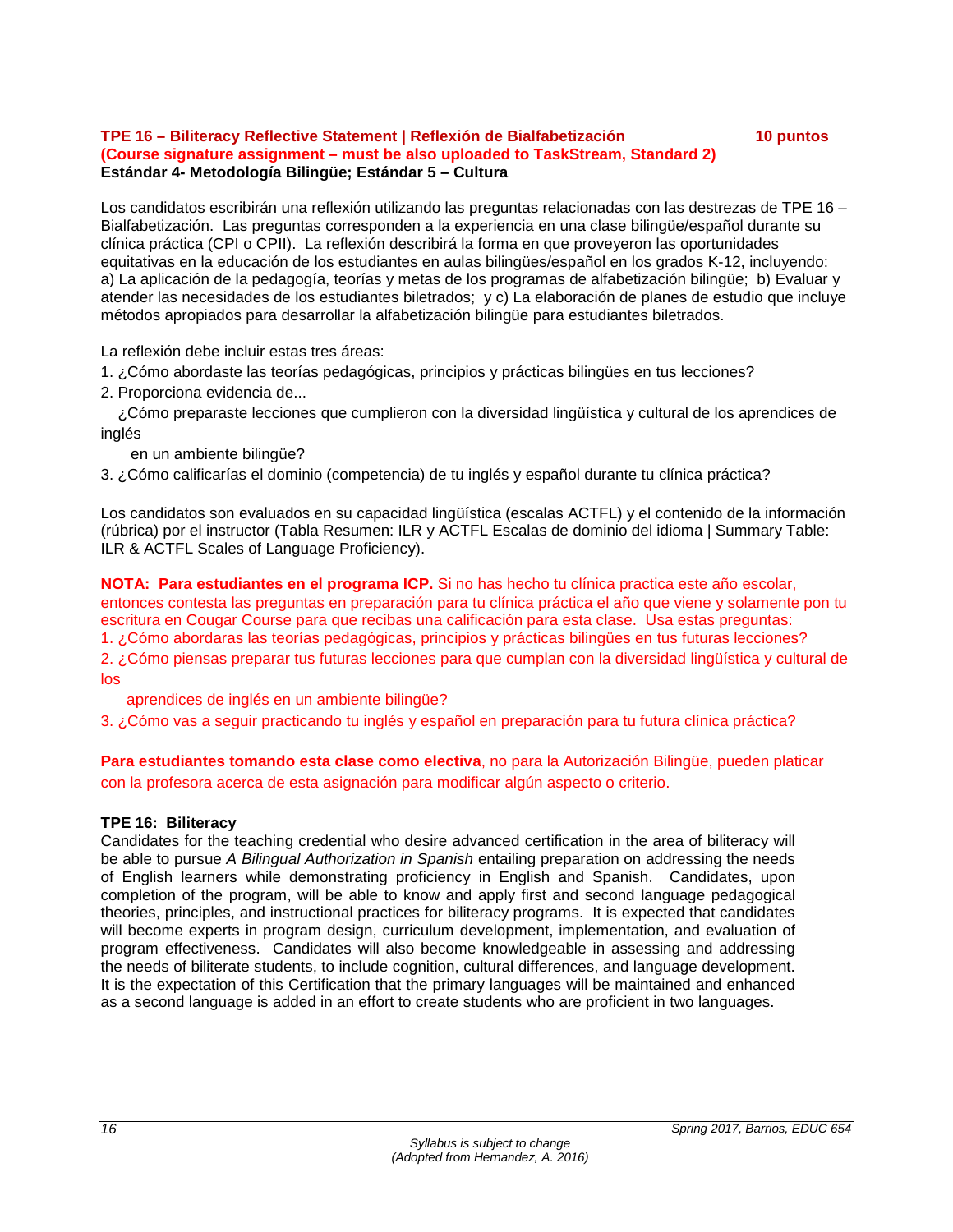| TPE 16 Reflective Statement - Scoring Rubric<br>(10 points) |                             |                             |                             |  |
|-------------------------------------------------------------|-----------------------------|-----------------------------|-----------------------------|--|
| <b>TPE 16</b>                                               | <b>Credit Range</b>         | <b>Credit Range</b>         | <b>Credit Range</b>         |  |
| <b>Criteria/Prompts</b>                                     | <b>Minimal or None</b>      | Approaching                 | <b>Meets</b>                |  |
|                                                             | $(0-5 \text{ pts.})$        | $(6-7$ points)              | $(8-10$ points)             |  |
| How do you address                                          | Candidate has limited       | Candidate has partial       | Candidate fully             |  |
| pedagogical theories,                                       | understanding of how to     | understanding of how to     | understands how to apply    |  |
| principles and practices                                    | apply first and second      | apply first and second      | first and second language   |  |
| for in your lessons?                                        | language pedagogical        | language pedagogical        | pedagogical                 |  |
| 3 points                                                    | theories, principles, and   | theories, principles, and   | theories, principles, and   |  |
|                                                             | instructional practices for | instructional practices for | instructional practices for |  |
|                                                             | biliteracy programs         | biliteracy programs         | biliteracy programs         |  |
|                                                             | through additive            | through additive            | through additive            |  |
|                                                             | bilingualism.               | bilingualism.               | bilingualism.               |  |
| Provide evidence                                            | Candidate has limited       | Candidate adequately        | Candidate fully             |  |
| of                                                          | and narrow                  | understands how to          | understands how to          |  |
| How do you prepare                                          | understanding of how to     | prepare lessons for ELs.    | prepare lessons for ELs.    |  |
| lessons for ELs in a                                        | prepare lessons for ELs.    | Candidate adequately        | Candidate clearly           |  |
| bilingual setting that                                      | Candidate provides          | provides description of     | addresses and provides      |  |
| meets their linguistic                                      | limited and narrow          | knowledge in assessing      | excellent description of    |  |
| and cultural                                                | description of knowledge    | and addressing the needs    | knowledge in assessing      |  |
| diversity?                                                  | in assessing and            | of biliterate students, to  | and addressing the needs    |  |
| 4 points                                                    | addressing the needs of     | include cognition, cultural | of biliterate students, to  |  |
|                                                             | biliterate students, to     | differences, and language   | include cognition, cultural |  |
|                                                             | include cognition, cultural | development.                | differences, and language   |  |
|                                                             | differences, and language   |                             | development.                |  |
|                                                             | development.                |                             |                             |  |
| How would you rate                                          | Candidate demonstrates      | Candidate demonstrates      | Candidate demonstrates      |  |
| your English and Spanis                                     | limited oral and written    | good oral and written       | excellent oral and written  |  |
| Proficiency?                                                | proficiency in teaching     | proficiency in teaching     | proficiency in teaching     |  |
| 3 points                                                    | grade level content in      | grade level content in      | grade level content in      |  |
|                                                             | English and Spanish.        | English and Spanish.        | English and Spanish.        |  |

# **TPE 16 Reflective Statement – Scoring Rubric**

#### **Project/Proyecto iEARN/Orillas (Global Network) 10 puntos Estándar 5 – Cultura**

Este proyecto tomará efecto con la Universidad de Puerto Rico (UPR) y la Universidad Autónoma de Baja California (UABC). El proyecto todavía no se ha decidido entre los directores. Daré más información en clase acerca de este proyecto y la comunicación o actividades entre los futuros docentes. Pending further notice on assignment requirements and rubric.

iEARN (International Education and Resource Network) es una red global que apoya a más de 50,000 maestros y 2 millones de jóvenes en más de 140 países para colaborar a través de proyectos. Desde 1988, iEARN ha sido pionera en el uso de tecnologías interactivas para que los estudiantes puedan participar en proyectos educativos con colegas en otras partes del mundo. Este año estamos participando en el proyecto de iEARN/Orillas llamado KOSKO – *Knowing Our Students, Knowing Ourselves* con futuros maestros bilingües.

iEARN es:

- un ambiente seguro y estructurado en el cual los estudiantes pueden comunicarse
- una comunidad de maestros, profesores y alumnos
- una plataforma para escribir y leer con un propósito
- la oportunidad de aplicar los conocimientos en los proyectos de "aprendizaje-servicio" (service learning)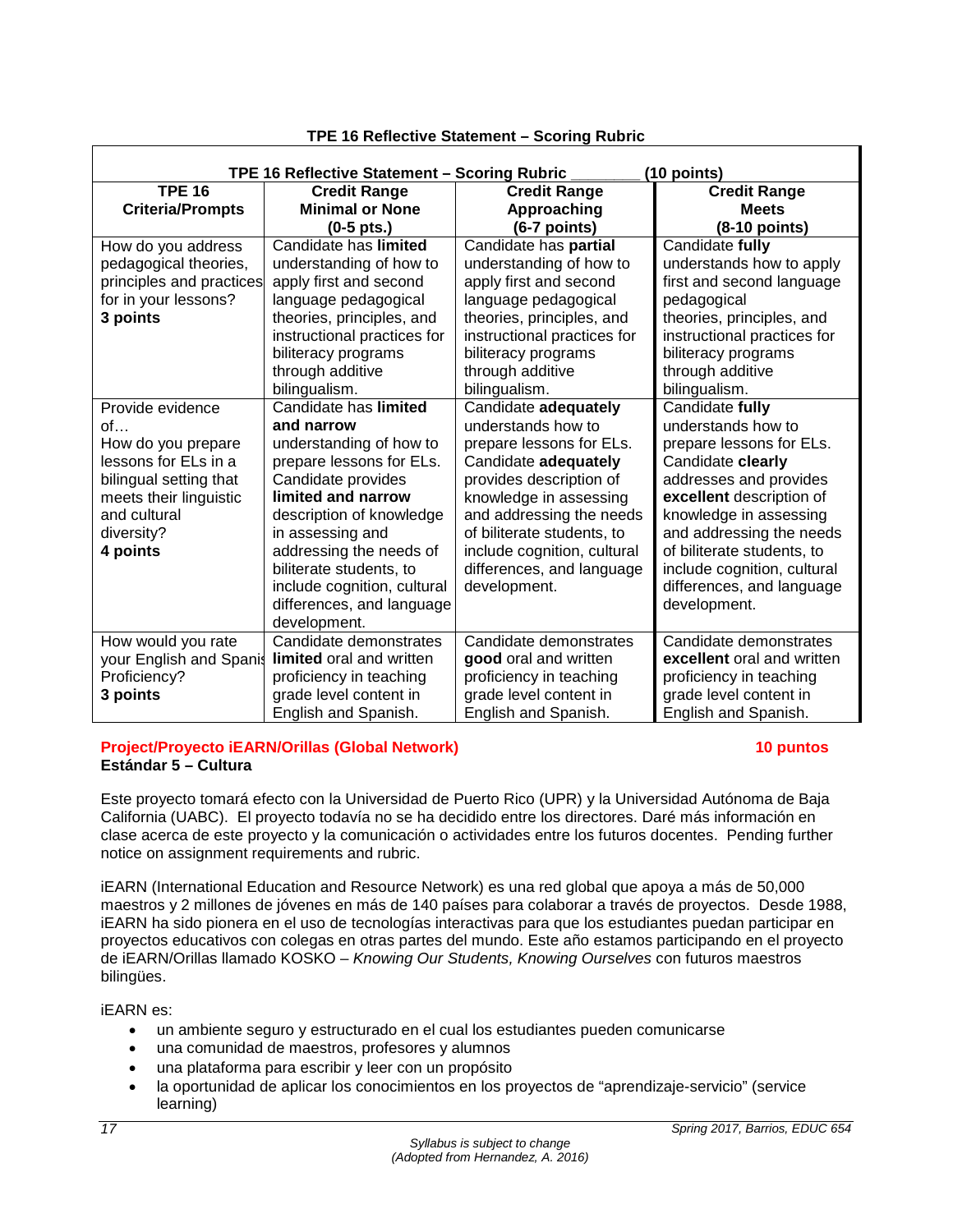#### • una comunidad inclusiva y culturalmente diversa **This scale will be used to score your oral proficiency in Spanish in class and assignments.**

|                           | <b>Summary Table: ILR &amp; ACTFL Scales of Language Proficiency</b>                                                                                                                                                                                                                                                                                                                                                                                                                                                                                                                                                                                                                                 |                                                                                                                                                                                                                                                                                                                                                                                                                                                                                                                                                                                                                                                                                                                                                                                                                                                                              |  |
|---------------------------|------------------------------------------------------------------------------------------------------------------------------------------------------------------------------------------------------------------------------------------------------------------------------------------------------------------------------------------------------------------------------------------------------------------------------------------------------------------------------------------------------------------------------------------------------------------------------------------------------------------------------------------------------------------------------------------------------|------------------------------------------------------------------------------------------------------------------------------------------------------------------------------------------------------------------------------------------------------------------------------------------------------------------------------------------------------------------------------------------------------------------------------------------------------------------------------------------------------------------------------------------------------------------------------------------------------------------------------------------------------------------------------------------------------------------------------------------------------------------------------------------------------------------------------------------------------------------------------|--|
| Language<br><b>Skills</b> | <b>Interagency Language Roundtable</b><br>(ILR) Foreign Service Institute (FSI) Scale<br>Intermediate High (3.5)                                                                                                                                                                                                                                                                                                                                                                                                                                                                                                                                                                                     | American Council for the Teaching of Foreign<br>Language (ACTFL)<br><b>Advanced Low</b>                                                                                                                                                                                                                                                                                                                                                                                                                                                                                                                                                                                                                                                                                                                                                                                      |  |
| Listening                 | Sufficient comprehension to understand.<br>Comprehends most of the content and intent<br>of a variety of forms and styles of speech<br>pertinent to professional needs, as well as<br>general topics and social conversation. Ability<br>to comprehend many sociolinguistic and<br>cultural references. Can follow some<br>unpredictable turns of thought readily in, for<br>example, informal and formal speeches<br>covering editorial, conjectural, and literary<br>material in subject-matter areas directed to<br>the general listener.                                                                                                                                                         | Able to sustain understanding over longer stretches of<br>connected discourse on a number of topics pertaining to<br>different times and<br>places; however, understanding is inconsistent due to<br>failure to grasp main ideas and/or details, while topics do<br>not differ significantly from those of an Advanced level<br>listener, comprehension is less in quantity and poorer in<br>quality.                                                                                                                                                                                                                                                                                                                                                                                                                                                                        |  |
| <b>Speaking</b>           | Able to speak the language with sufficient<br>structural accuracy and vocabulary to<br>participate effectively in most formal and<br>informal conversations on practical, social,<br>and professional topics. Can discuss<br>particular interests and special fields of<br>competence with reasonable ease. Has a<br>general vocabulary that is broad enough that<br>he or she rarely has to grope for a word. Has<br>an accent that may be obviously foreign; has<br>a good control of grammar; and whose errors<br>virtually never interfere with understanding<br>and rarely disturb the native speaker.<br>Occasional patterned errors occur in low-<br>frequency and highly complex structures. | Able to handle successfully most uncomplicated<br>communicative tasks and social situations. Can initiate,<br>sustain, and close a general conversation with a number<br>of strategies appropriate to a range of circumstances and<br>topics, but errors are evident. Limited vocabulary still<br>necessitates hesitation and may bring about slightly<br>unexpected circumlocution. There is emerging evidence<br>of connected discourse, particularly for simple narration<br>and/or description. The Intermediate-High speaker can<br>generally be understood even by interlocutors not<br>accustomed to dealing with speakers at this level, but<br>repetition may still be required.                                                                                                                                                                                    |  |
| Reading                   | Proficiency includes comprehension of a<br>variety of styles and forms pertinent to<br>professional needs. Readers are able to<br>comprehend many sociolinguistic and cultural<br>references, but may miss some nuances and<br>subtleties. They typically able to read with<br>facility understand and appreciate<br>contemporary expository, technical, or literary<br>texts that do not rely heavily on slang and<br>unusual idioms.                                                                                                                                                                                                                                                               | Able to read consistently with full understanding simple<br>connected texts dealing with basic personal and social<br>needs about which the reader has personal interest<br>and/or knowledge. Can get some main ideas and<br>information from texts at the next higher level featuring<br>description and narration. Structural complexity may<br>interfere with comprehension;<br>for example, basic grammatical relations may be<br>misinterpreted and temporal references may rely<br>primarily on lexical items. Has some difficulty with the<br>cohesive factors in discourse, such as matching<br>pronouns with referents. While texts do not differ<br>significantly from those at the Advanced level,<br>comprehension is less consistent. May have to read<br>material several times for understanding                                                              |  |
| <b>Writing</b>            | Able to write the language prose styles<br>pertinent to professional/educational needs.<br>Not always able to tailor language to suit<br>audience. Able to write using simple low-<br>frequency complex structures, vocabulary,<br>and express subtleties and nuances. Able to<br>write on some topics pertinent. The writer<br>employs simple organizational patterns. Able<br>to write on all topics normally pertinent to<br>professional / educational needs and on<br>social issues of a general nature. Writing<br>adequate to express his/her experiences.                                                                                                                                    | Able to meet most practical writing needs and limited social<br>demands. Can take notes in some detail on familiar topics<br>and respond in writing to personal questions. Can write<br>simple letters, brief synopses and paraphrases, summaries<br>of biographical data, work and school experience. In those<br>languages relying primarily on content words and time<br>expressions to express time, tense, or aspect, some<br>precision is displayed; where tense and/or aspect is<br>expressed through verbal inflection, forms are produced<br>rather consistently, but not always accurately. An ability to<br>describe and narrate in paragraphs is emerging. Rarely uses<br>basic cohesive elements such as pronominal substitutions or<br>synonyms in written discourse. Writing, though faulty, is<br>generally comprehensible to natives used to the writing of |  |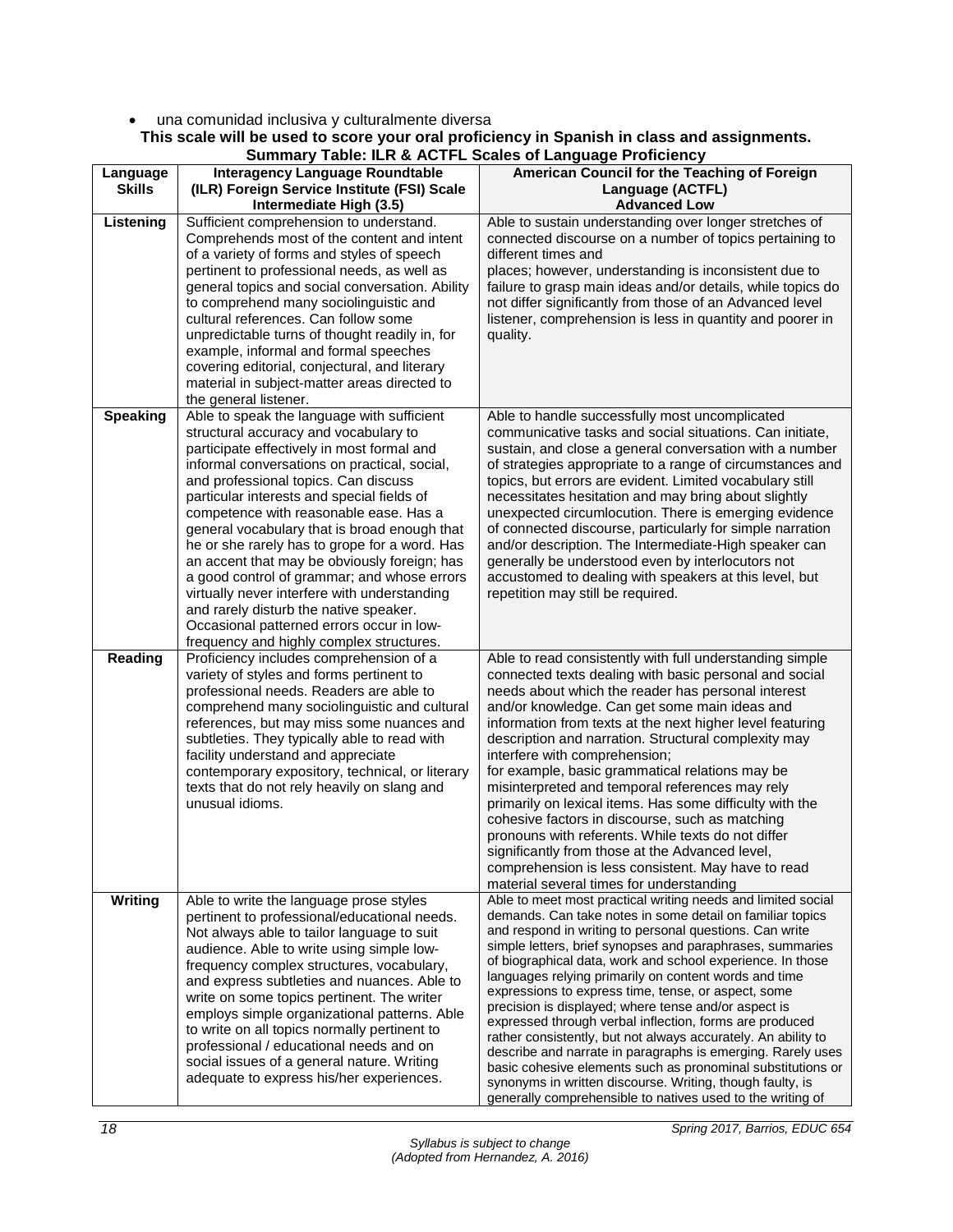| non-natives. |
|--------------|
|--------------|

#### **TENTATIVE COURSE SCHEDULE**

<span id="page-19-0"></span>

| <b>Tentative Course Schedule</b>                                         |                                                          |                                             |  |
|--------------------------------------------------------------------------|----------------------------------------------------------|---------------------------------------------|--|
| EDUC 654 (01) - Biliteracy Education II: Methodology & Cultural Contexts |                                                          |                                             |  |
| Spring 2017, CRN 22749                                                   |                                                          |                                             |  |
|                                                                          | Professor: Gilberto D Barrios, Ed. D.                    |                                             |  |
|                                                                          |                                                          | updated 1/20/17                             |  |
| <b>Sesiones</b>                                                          | <b>Estándares &amp; Temas</b>                            | Lecturas y asignaturas para cada semana     |  |
| y fechas                                                                 | Estándar 4 - Metodología Bilingüe                        |                                             |  |
|                                                                          | Estándar 5 - Cultura                                     |                                             |  |
| Sesión 1                                                                 | <b>Bilingual Authorization - Standard 4:</b>             | Traer una copia del programa de estudios    |  |
| 25 <sub>de</sub>                                                         | understand knowledge of intercultural                    | (syllabus)                                  |  |
| enero                                                                    | communication and interaction that is                    |                                             |  |
|                                                                          | linguistically and culturally responsive.                |                                             |  |
|                                                                          | Standard 5: understanding of cross-cultural,             |                                             |  |
|                                                                          | intercultural and intra-cultural relationships and       |                                             |  |
|                                                                          | interactions, as well as contributions of the            |                                             |  |
|                                                                          | culture of emphasis in California and the US.            |                                             |  |
|                                                                          | Descripción general del curso y requisitos<br>$\bullet$  |                                             |  |
|                                                                          | para la Autorización Bilingüe                            |                                             |  |
|                                                                          | Introducciones<br>$\bullet$                              |                                             |  |
|                                                                          | Introducción a la enseñanza de la cultura<br>$\bullet$   |                                             |  |
|                                                                          | Introducir las reflexiones y el proyecto de<br>$\bullet$ |                                             |  |
|                                                                          | cultura                                                  |                                             |  |
| Sesión 2                                                                 | Bilingual Authorization - Standard 4 - plan,             | Buscar en Curso Cougar el                   |  |
| 1 <sub>de</sub>                                                          | develop, implement and assess standards-                 | capítulo 1 Languages in the Bilingual       |  |
| febrero                                                                  | aligned content instruction in the primary and           | Classroom (Adelman Reyes & Kleyn, 2010)     |  |
|                                                                          | target language. And evaluate, select, use and           |                                             |  |
|                                                                          | adapt state-board adopted and state-board                | Common Core Español - bajar el informe de   |  |
|                                                                          | approved materials, as well as other                     | http://commoncore-                          |  |
|                                                                          | supplemental instructional materials.                    | espanol.com/sites/default/files/Grados%20K- |  |
|                                                                          | Discutir lectura asignada<br>$\bullet$                   | 5%20Espa%C3%B1ol%20Nacional.pdf             |  |
|                                                                          | Uso de lenguajes en la clase bilingüe<br>٠               |                                             |  |
|                                                                          | Uso y adaptaciones de materiales que son<br>$\bullet$    |                                             |  |
|                                                                          | adoptados por el estado de CA o                          |                                             |  |
|                                                                          | supleméntales                                            |                                             |  |
|                                                                          | Estándares en español para California<br>$\bullet$       |                                             |  |
|                                                                          | iEARN/Orillas - conocimiento / Introducción<br>$\bullet$ |                                             |  |
| Sesión 3                                                                 | <b>Bilingual Authorization - Standard 4 -</b>            | Buscar en Curso Cougar el                   |  |
| 8 de                                                                     | understand knowledge of intercultural                    | capítulo 2 Cultures in the Bilingual        |  |
| febrero                                                                  | communication and interaction that is                    | Classroom (Adelman Reyes & Kleyn, 2010)     |  |
|                                                                          | linguistically and culturally responsive.                |                                             |  |
|                                                                          | Discutir lectura asignada<br>$\bullet$                   |                                             |  |
|                                                                          | La cultura en la clase bilingüe<br>$\bullet$             |                                             |  |
|                                                                          | Como crear buena comunicación e<br>$\bullet$             |                                             |  |
|                                                                          | interacción en la clase                                  |                                             |  |
|                                                                          | iEARN/Orillas - conocimiento - Preparación<br>$\bullet$  |                                             |  |
|                                                                          | para subir en la página de web.                          |                                             |  |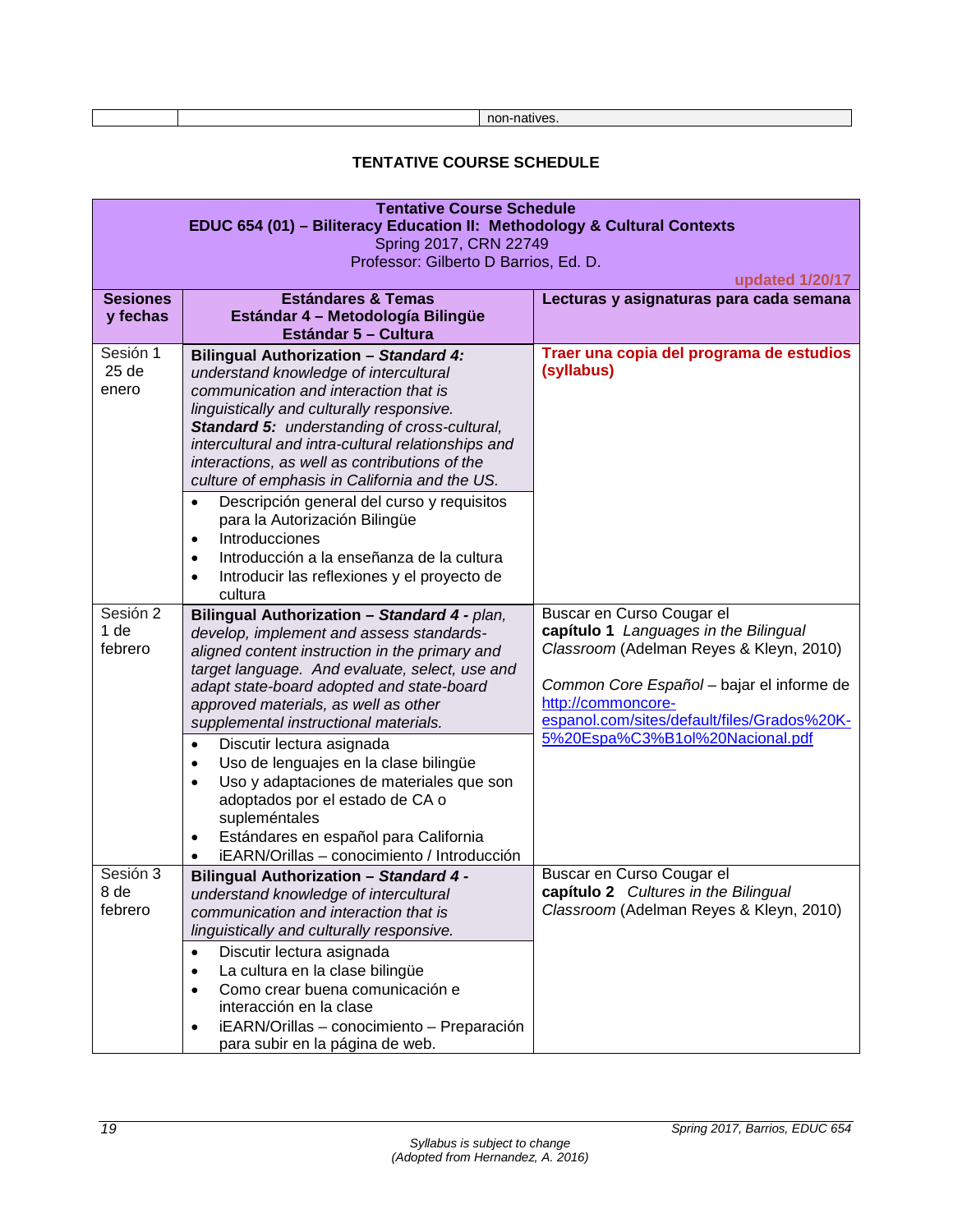| Sesión 4<br>15 <sub>de</sub><br>febrero | <b>Bilingual Authorization - Standard 5 -</b><br>knowledge of the traditions, roles, status, and<br>communication patterns of the culture of<br>emphasis as experienced in the country or<br>countries of origin and in the US.<br>Contexto para el libro Words Were All we<br>$\bullet$<br>Had: Becoming Bilingual Against the Odds<br>Introducir la unidad temática<br>$\bullet$<br>Asesoramientos para la unidad temática<br>$\bullet$<br>iEARN/Orillas - conocimiento - subir la<br>$\bullet$<br>introducción en la pagina de web en su<br>grupo correspondiente. | Introducción - Words (Luz Reyes, 2011)<br>Entregar: La reflexión #1 de lecturas<br>(Adelman Reyes & Kleyn, 2010) a Cougar<br>Course. |
|-----------------------------------------|-----------------------------------------------------------------------------------------------------------------------------------------------------------------------------------------------------------------------------------------------------------------------------------------------------------------------------------------------------------------------------------------------------------------------------------------------------------------------------------------------------------------------------------------------------------------------|--------------------------------------------------------------------------------------------------------------------------------------|
| Sesión 5                                | <b>Bilingual Authorization - Standard 5 -</b>                                                                                                                                                                                                                                                                                                                                                                                                                                                                                                                         | Parte I - Words (Reyes, 2011)                                                                                                        |
| 22 <sub>de</sub><br>febrero             | knowledge of major historical events, political,<br>economic, religious, and educational factors that<br>influence the socialization and acculturation<br>experiences of the target groups in the<br>California and the U.S.                                                                                                                                                                                                                                                                                                                                          | <b>Entregar:</b> Proyecto de cultura (fotovoz y<br>bolsa cultural) a Cougar Course y traerlo a<br>la clase.                          |
|                                         | Narrativas Parte 1 del libro Words Were All<br>$\bullet$<br>we Had: Becoming Bilingual Against the<br>Odds                                                                                                                                                                                                                                                                                                                                                                                                                                                            |                                                                                                                                      |
|                                         | Discutir lectura asignada                                                                                                                                                                                                                                                                                                                                                                                                                                                                                                                                             |                                                                                                                                      |
|                                         | $\bullet$<br>Compartir el proyecto de cultura en clase -                                                                                                                                                                                                                                                                                                                                                                                                                                                                                                              |                                                                                                                                      |
|                                         | $\bullet$<br>fotovoz y bolsa cultural                                                                                                                                                                                                                                                                                                                                                                                                                                                                                                                                 |                                                                                                                                      |
|                                         | iEARN/Orillas - Introducción del proyecto y<br>$\bullet$                                                                                                                                                                                                                                                                                                                                                                                                                                                                                                              |                                                                                                                                      |
|                                         | responder a su grupo correspondiente.                                                                                                                                                                                                                                                                                                                                                                                                                                                                                                                                 |                                                                                                                                      |
| Sesión 6                                | <b>Bilingual Authorization - Standard 5 -</b>                                                                                                                                                                                                                                                                                                                                                                                                                                                                                                                         | Parte II - Words (Reyes, 2011)                                                                                                       |
| 1 de                                    | demonstrate knowledge of the country/countries                                                                                                                                                                                                                                                                                                                                                                                                                                                                                                                        |                                                                                                                                      |
| marzo                                   | of origin, including geographic barriers,                                                                                                                                                                                                                                                                                                                                                                                                                                                                                                                             |                                                                                                                                      |
|                                         | demographic and linguistic patterns, and the                                                                                                                                                                                                                                                                                                                                                                                                                                                                                                                          |                                                                                                                                      |
|                                         | ways in which these affect trends of migration,                                                                                                                                                                                                                                                                                                                                                                                                                                                                                                                       |                                                                                                                                      |
|                                         | immigration and settlement in the United States.                                                                                                                                                                                                                                                                                                                                                                                                                                                                                                                      |                                                                                                                                      |
|                                         | Narrativas Parte II del libro Words Were All<br>$\bullet$<br>we Had: Becoming Bilingual Against the<br>Odds                                                                                                                                                                                                                                                                                                                                                                                                                                                           |                                                                                                                                      |
|                                         | Factores que influencian la socialización y<br>$\bullet$<br>aculturación en EE.UU.                                                                                                                                                                                                                                                                                                                                                                                                                                                                                    |                                                                                                                                      |
|                                         | Introducir la asignatura del evento histórico<br>$\bullet$                                                                                                                                                                                                                                                                                                                                                                                                                                                                                                            |                                                                                                                                      |
|                                         | Trabajar en eventos históricos<br>$\bullet$                                                                                                                                                                                                                                                                                                                                                                                                                                                                                                                           |                                                                                                                                      |
|                                         | iEARN/Orillas - introducción del proyecto -<br>$\bullet$                                                                                                                                                                                                                                                                                                                                                                                                                                                                                                              |                                                                                                                                      |
|                                         | discusión                                                                                                                                                                                                                                                                                                                                                                                                                                                                                                                                                             |                                                                                                                                      |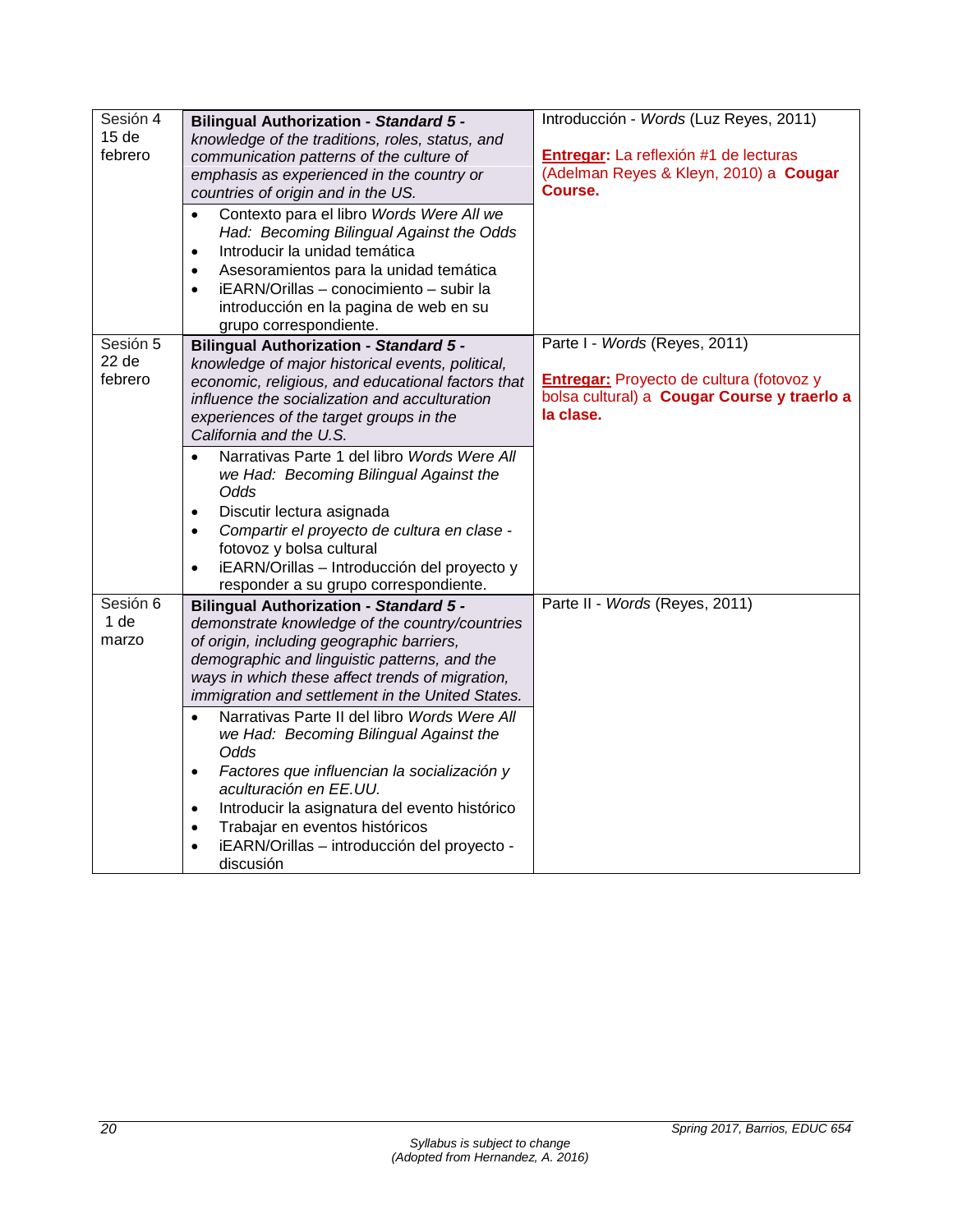| Sesión 7         | <b>Bilingual Authorization - Standard 5 -</b>                                                   | Parte III- Words (Reyes, 2011)             |
|------------------|-------------------------------------------------------------------------------------------------|--------------------------------------------|
| 8 de             | knowledge of major historical events, political,                                                |                                            |
| marzo            | economic, religious, and educational factors that                                               |                                            |
|                  | influence the socialization and acculturation                                                   |                                            |
|                  | experiences of the target groups in the                                                         |                                            |
|                  | California and the U.S. Standard 4 - employ a                                                   |                                            |
|                  | variety of instructional and assessment                                                         |                                            |
|                  | strategies, appropriate to student language                                                     |                                            |
|                  | proficiency levels, that foster higher-order                                                    |                                            |
|                  | thinking skills.                                                                                |                                            |
|                  | Leer - Narrativas Parte III del libro Words                                                     |                                            |
|                  | Were All we Had: Becoming Bilingual                                                             |                                            |
|                  | <b>Against the Odds</b>                                                                         |                                            |
|                  | Examinar el borrador de tu unidad temática                                                      |                                            |
|                  | (4 dominios lingüísticos y el puente                                                            |                                            |
|                  | lingüístico). Hacer los cambios necesarios.                                                     |                                            |
|                  | Trabajar en eventos históricos<br>$\bullet$                                                     |                                            |
|                  | iEARN/Orillas - proyecto - subirlo en su                                                        |                                            |
|                  | expediente de grupo                                                                             |                                            |
| Sesión 8         | <b>Bilingual Authorization - Standard 5 -</b>                                                   | Parte IV - Words (Reyes, 2011)             |
| 15 <sub>de</sub> | knowledge of major historical events, political,                                                |                                            |
| marzo            | economic, religious, and educational factors that                                               |                                            |
|                  | influence the socialization and acculturation                                                   |                                            |
|                  | experiences of the target groups in the                                                         |                                            |
|                  | California and the U.S.                                                                         |                                            |
|                  | Narrativas Parte IV del libro Words Were All                                                    |                                            |
|                  | we Had: Becoming Bilingual Against the                                                          |                                            |
|                  | Odds                                                                                            |                                            |
|                  | Invitada: Autora - Dra. María de la Luz                                                         |                                            |
|                  | <b>Reyes</b>                                                                                    |                                            |
|                  | iEARN/Orillas - proyecto - responder a su<br>grupo                                              |                                            |
|                  | Spring Break 20-24 de marzo                                                                     |                                            |
| Sesión 9         |                                                                                                 | Lectura:                                   |
| 29 de            | <b>Bilingual Authorization - Standard 4 -</b><br>Understand the interrelatedness among the four | Undocumented Youth, Ch 1: Undocumented     |
| marzo            | domains of language (listening, speaking,                                                       | Immigrants: Dreams of Education and        |
| <u>Trabajo</u>   | reading, writing) & to know language forms &                                                    | Beyond (Clark-Ibanez, 2015)                |
| Indepen-         | functions. Employ a variety of instructional and                                                |                                            |
| <b>diente</b>    | assessment strategies, appropriate to student                                                   | Undocumented Youth, Ch 2: Immigration      |
| Conferen-        | language proficiency levels that foster higher-                                                 | Policy: Living with the Law (Clark-Ibanez, |
| <u>cia de</u>    | order thinking skills.                                                                          | 2015)                                      |
| <b>CABE</b>      | Responder al forum en Cougar Course<br>$\bullet$                                                |                                            |
|                  | iEARN/Orillas - proyecto - comunicarse<br>$\bullet$                                             | Entregar: La reflexión #2 de lecturas      |
|                  | con su grupo y discutir acerca del proyecto                                                     | (Reyes, 2011) a Cougar Course.             |
|                  | y que progreso han hecho en sus                                                                 |                                            |
|                  | observaciones                                                                                   |                                            |
|                  | Examinar el borrador de tu unidad temática<br>$\bullet$                                         |                                            |
|                  | (instrucción y asesoramientos). Hacer los                                                       |                                            |
|                  | cambios necesarios.                                                                             |                                            |
|                  | Nota: Durante la semana del 30 de marzo al 1                                                    |                                            |
|                  | de abril será la conferencia de CABE NO                                                         |                                            |
|                  | <b>HABRÁ CLASE. Ustedes trabajarán</b>                                                          |                                            |
|                  | independientemente.                                                                             |                                            |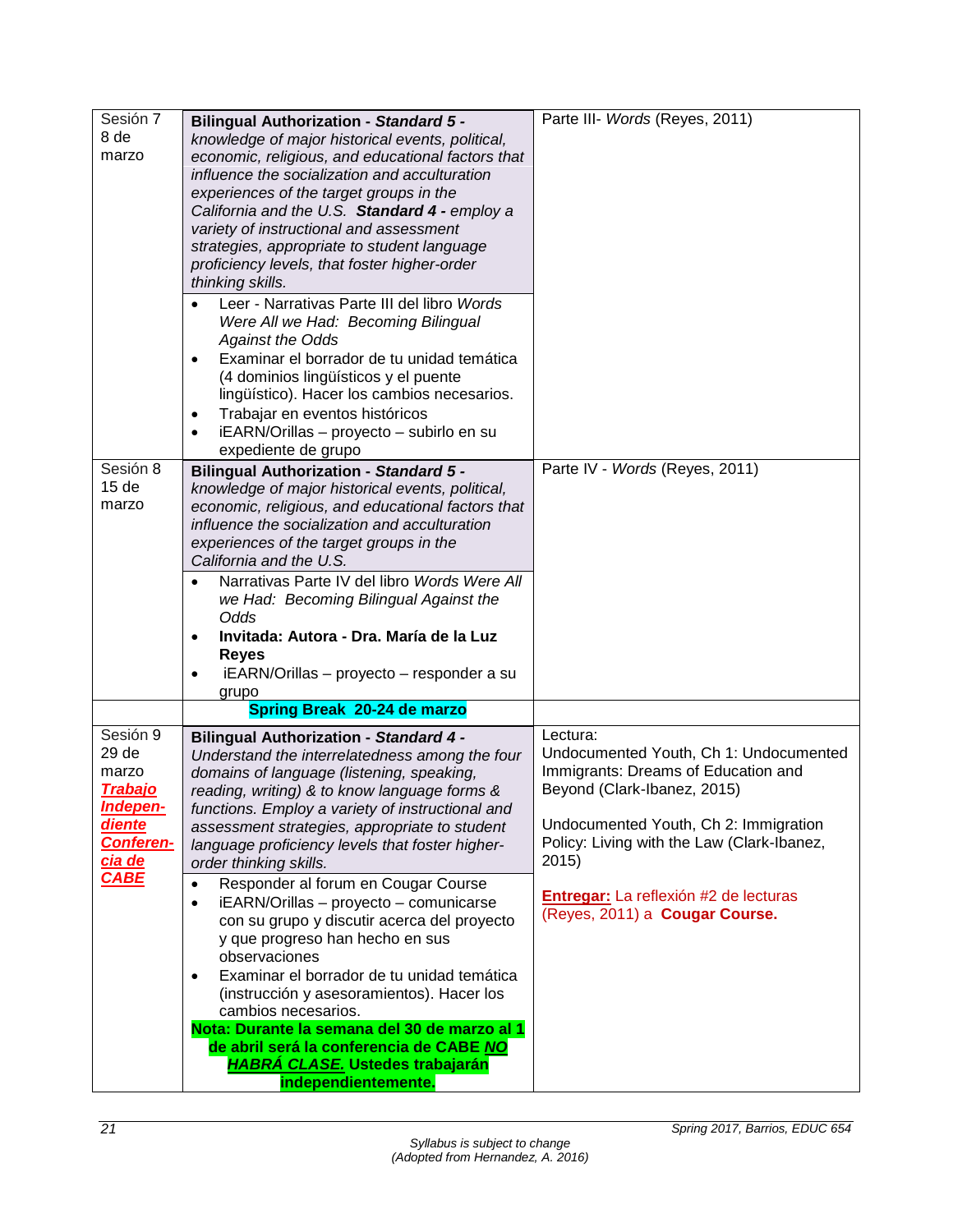| Sesión 10<br>5 de abril  | <b>Bilingual Authorization - Standard 5 -</b><br>knowledge of major historical events, political,<br>economic, religious, and educational factors that<br>influence the socialization and acculturation<br>experiences of the target groups in the<br>California and the U.S. Standard 4 - understand<br>knowledge of intercultural communication and<br>interaction that is linguistically and culturally<br>responsive.                                                                            | Lectura:<br>Ch. 4 Functional Literacy (Gregory &<br>Burkman, 2012)<br>Ch. 5 Content Literacy (Gregory & Burkman,<br>2012)<br>- Undocumented Youth, Ch 3 Elementar<br>School: The Beginning and the Promise<br>(Clark-Ibanez, 2015) |
|--------------------------|------------------------------------------------------------------------------------------------------------------------------------------------------------------------------------------------------------------------------------------------------------------------------------------------------------------------------------------------------------------------------------------------------------------------------------------------------------------------------------------------------|------------------------------------------------------------------------------------------------------------------------------------------------------------------------------------------------------------------------------------|
|                          | Discusión de la alfabetización funcional y la<br>$\bullet$<br>alfabetización en las materias escolares<br>iEARN/Orillas - proyecto - Trabajar con su<br>$\bullet$<br>grupo acerca de sus observaciones<br>Examinar el borrador de tu unidad temática<br>$\bullet$<br>(instrucción y asesoramientos). Hacer los<br>cambios necesarios.                                                                                                                                                                |                                                                                                                                                                                                                                    |
| Sesión 11<br>12 de abril | <b>Bilingual Authorization - Standard 4 -</b><br>Understand the interrelatedness among the four<br>domains of language (listening, speaking,<br>reading, writing) & to know language forms &<br>functions.                                                                                                                                                                                                                                                                                           | Lecturas:<br>- Ch. 6 Technological<br>Literacy (Gregory & Burkman, 2012)<br>- Ch. 8 Managing Diverse Literacies<br>(Gregory & Burkman, 2012)<br>- Undocumented Youth Ch. 4 Middle School:                                          |
|                          | Gestionar la diversidad de la alfabetización<br>$\bullet$<br>La alfabetización tecnológica<br>$\bullet$<br>Anadir algún aspecto tecnológico al<br>$\bullet$<br>borrador de tu unidad temática. Hacer los<br>cambios necesarios.<br>FYI - All TPAs due this week for TCs<br>$\bullet$<br>acquiring their MS/SS credentials<br>iEARN/Orillas - proyecto - Trabajar con su<br>$\bullet$<br>grupo acerca de sus observaciones y<br>preparar su documento de reflexión para<br>subirlo la próxima semana. | Creating New Paths (Clark-Ibanez, 2015).<br>- Undocumented Youth Ch. 5 High School:<br>Aspirations with Uncertainty (Clark-Ibanez,<br>$2015$ ).                                                                                    |
| Sesión 12<br>19 de abril | Bilingual Authorization - Standard 4 - Have<br>knowledge of bilingual instructional models,<br>instructional strategies & materials to<br>appropriately apply them to their instructional &<br>assessment practices.                                                                                                                                                                                                                                                                                 | Lectura:<br>- Undocumented Youth, Ch 6 Community<br>College: A Gateway (Clark-Ibanez, 2015).<br>- Undocumented Youth, Ch 7 The University:<br>A (Mostly) Safe Heaven (Clark-Ibanez,                                                |
|                          | Introducir la asignatura de TPE 16<br>Discutir lectura asignada<br>$\bullet$<br>Retroalimentación - Compartir los<br>$\bullet$<br>borradores de las unidades temáticas en<br>grupos.<br>Trabajar en eventos históricos.<br>$\bullet$<br>iEARN/Orillas - Subir sus resultados y<br>$\bullet$<br>reflexiones del proyecto<br>José Melo, maestro de ELD, VCPUSD y<br>$\bullet$<br>graduado con la Autorización Bilingüe                                                                                 | $2015$ ).<br>- Undocumented Youth, Ch 8 After College<br>Graduation: Bittersweet (Clark-Ibanez,<br>$2015$ ).<br>Entregar: La reflexión #3 de lecturas<br>(Gregory & Burkman, 2012) a Cougar<br>Course.                             |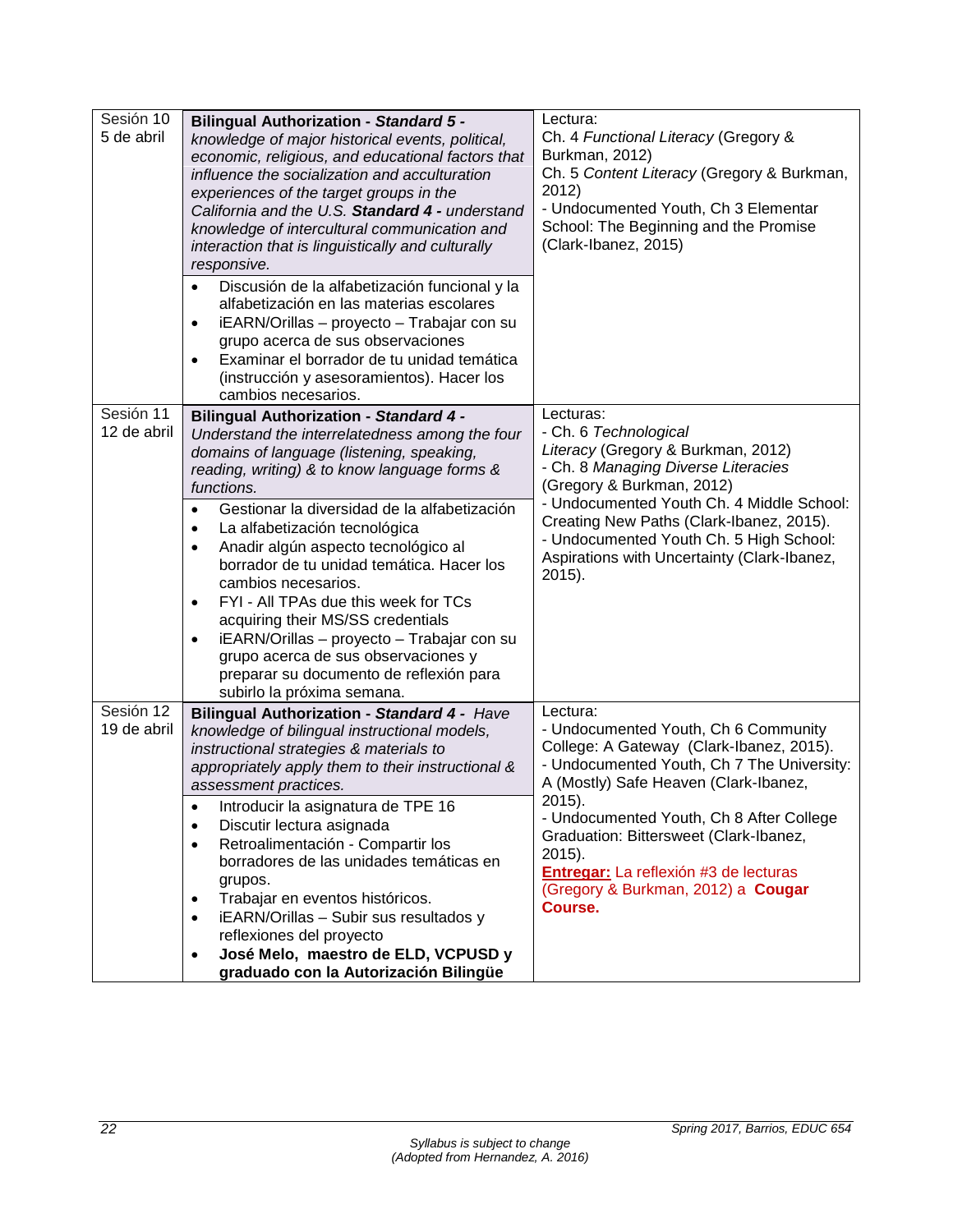| Sesión 13<br>26 de abril              | <b>Bilingual Authorization - Standard 4 - employ</b><br>a variety of instructional and assessment<br>strategies, appropriate to student language<br>proficiency levels, that foster higher-order<br>thinking skills.<br>Discutir la lectura asignada<br>$\bullet$<br>Finalizar las unidades temáticas<br>$\bullet$<br>Trabajar en los eventos históricos<br>$\bullet$<br>Programa de doble inmersión<br>$\bullet$<br>iEARN/Orillas - Responder a las reflexiones<br>$\bullet$<br>de su grupo.<br>Invitada - Dr. Marisol Clark-Ibáñez<br>$\bullet$<br><b>Associate Professor, Department of</b><br>Sociology     | - Undocumented Youth, Ch 9 DREAMEer<br>Activism: Challenges and Opportunities<br>(Clark-Ibanez, 2015).<br>- Undocumented Youth,<br>Ch 10 Being a "DREAM Keeper: Lessons<br>Learned (Clark-Ibanez, 2015).<br>- Undocumented Youth, Ch 11 Rethinking<br>the American Dream (Clark-Ibanez, 2015).<br>Entregar: iEARN/Orillas en linea |
|---------------------------------------|-----------------------------------------------------------------------------------------------------------------------------------------------------------------------------------------------------------------------------------------------------------------------------------------------------------------------------------------------------------------------------------------------------------------------------------------------------------------------------------------------------------------------------------------------------------------------------------------------------------------|------------------------------------------------------------------------------------------------------------------------------------------------------------------------------------------------------------------------------------------------------------------------------------------------------------------------------------|
| Sesión 14<br>3 de mayo                | <b>Bilingual Authorization - Standard 4 - Have</b><br>knowledge of bilingual instructional models,<br>instructional strategies & materials to<br>appropriately apply them to their instructional &<br>assessment practices.<br>Discutir la lectura asignada en CC<br>$\bullet$<br>Trabajar en eventos históricos, reflexión y<br>$\bullet$<br><b>TPE 16.</b><br>Invitado a clase - no todavía confirmado<br>$\bullet$                                                                                                                                                                                           | Entregar: La unidad temática a Cougar<br>Course.<br>Entregar: La reflexión #4 de lecturas<br>Undocumented Youth (Clark-Ibanez, 2015).<br>a Cougar Course.                                                                                                                                                                          |
| Sesión 15<br>10 <sub>de</sub><br>mayo | <b>Bilingual Authorization - Standard 5 -</b><br>knowledge of major historical events, political,<br>economic, religious, and educational factors that<br>influence the socialization and acculturation<br>experiences of the target groups in the<br>California and the U.S.<br>Presentaciones: Galería de Eventos<br>$\bullet$<br><b>Históricos</b><br>Discutir de lo que hemos aprendido en el<br>$\bullet$<br>curso y las conexiones con tu práctica en<br>las escuelas públicas<br>¿Cuáles son tus próximos pasos en tu<br>$\bullet$<br>educación y enseñanza?<br>Evaluar el curso - EDUC 654<br>$\bullet$ | Entregar: TPE 16 Reflexión. This is an<br>authorization signature assignment - must<br>be uploaded to Cougar Course &<br><b>TaskStream.</b><br><b>Entregar:</b> El evento histórico a Cougar<br>Course.<br>Presentaciones: Galería de carteles en<br>clase y la unidad temática                                                    |
| Examen<br>Final                       | No habrá un examen final para esta clase.                                                                                                                                                                                                                                                                                                                                                                                                                                                                                                                                                                       | <b>Nada</b>                                                                                                                                                                                                                                                                                                                        |

(Adopted from Hernandez, A. 2016)

# **IMPORTANTE:**

Las lecturas son de nuestros textos y los artículos / capítulos adicionales se encontrarán en nuestro Curso Cougar. Por favor, busquen las lecturas adicionales en nuestro Moodle para este curso. También el profesor tendrá la oportunidad de quitar o añadir actividades para cada sesión cuando sea necesario. Habrá sesiones con invitados a la clase que todavía no están designados en nuestro calendario del curso. Estas se irán añadiendo al curso durante el semestre después que los invitados confirmen sus fechas.